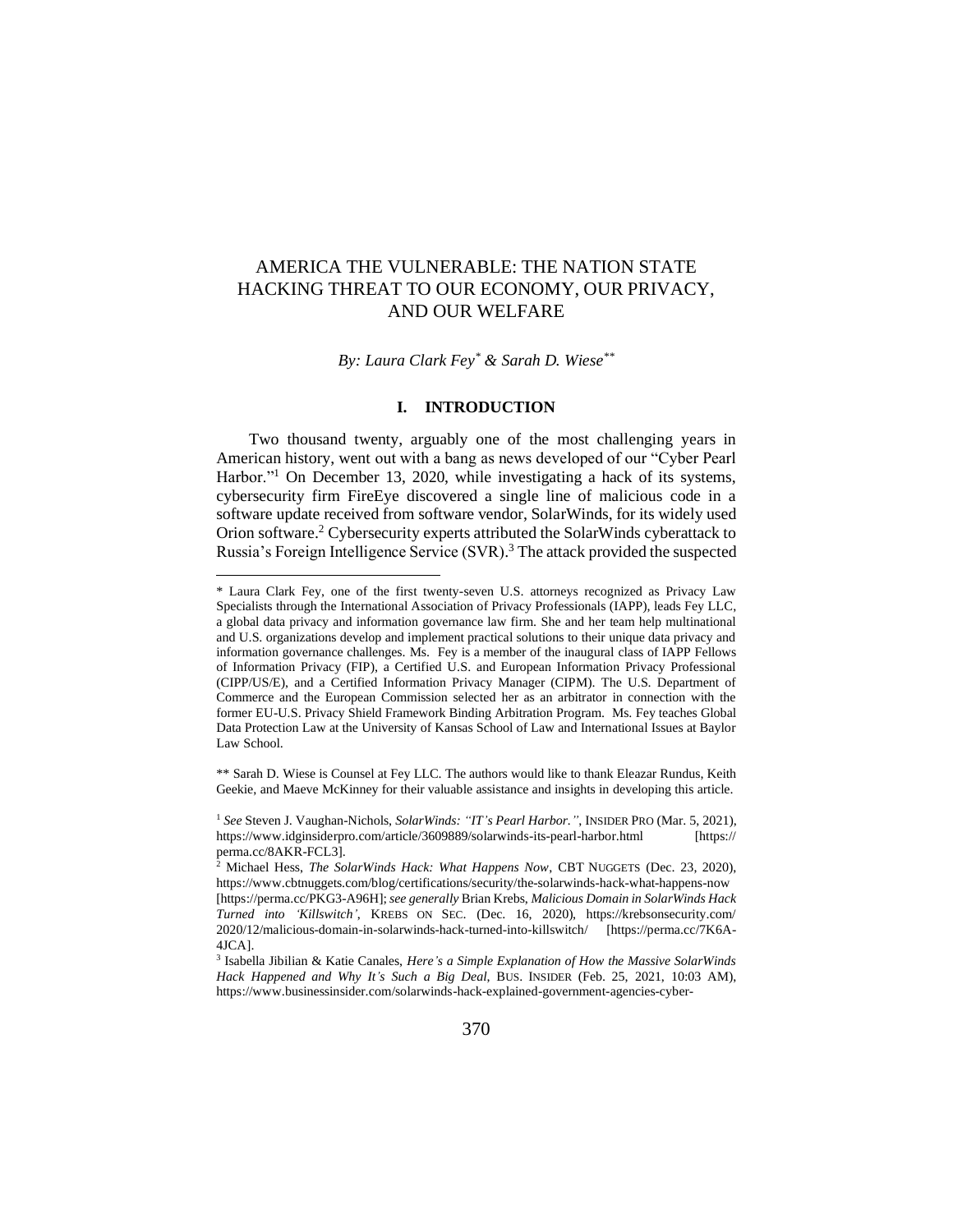Russian hackers with privileged access to servers of 18,000 global entities. The hackers targeted specific entities, including U.S. departments and agencies focused on national security, and information technology and cybersecurity corporations. Cybersecurity expert Bruce Schneier summed up the SVR's cyberattack as follows: "[I]t was massive, and it is dangerous."<sup>4</sup> Schneier ominously warned, "Russia is almost certainly laying the groundwork for future attack."<sup>5</sup>

Nation state cyberattacks, like the SolarWinds attack, will continue to escalate, and so will the corresponding risks to our economy and to the privacy and welfare of individual Americans. This article highlights those risks and provides recommendations on potential offensive and defensive responses for the Biden Administration to consider.

The second section of the article provides additional information highlighting the significance of the SolarWinds attack. In the third section, the authors explain why they agree with FBI Director Christopher Wray that the United States requires "a whole-of-society response" to address this very serious threat to our life, liberty, and prosperity. The fourth section provides recommendations for the Biden Administration to consider in three categories: (1) overhauling cybersecurity; (2) improving information governance; and (3) improving America's cybersecurity leadership.

#### **II. SOLARWINDS: A MASSIVE CYBERATTACK**

The Biden Administration has only been in power for a short time, but it inherited a massive cybersecurity problem that will continue pose a grave security risk to our nation long after the Biden Administration ends.

### *A. The Victims*

According to news reports, victims of the SolarWinds attack include numerous U.S. Government departments and agencies, including the Department of Homeland Security, Department of Commerce, Department of Energy, the State Department, the Justice Department, the U.S. Treasury, the National Nuclear Security Administration, the National Institutes of Health,

security-2020-12 [https://perma.cc/9TWV-NJR7]. On January 5, 2021, the FBI, CISA, the Office of the Director of National Intelligence and the NSA released a joint statement indicating that "an Advanced Persistent Threat (APT) actor, likely Russian in origin, is responsible for most or all of the recently discovered, ongoing cyber compromises of both government and non-governmental networks," but stopped short of specifically implicating the SVR. *Joint Statement by the Federal Bureau of Investigation (FBI), the Cybersecurity and Infrastructure Security Agency (CISA), the Office of the Director of National Intelligence (ODNI), and the National Security Agency (NSA)*, CYBERSECURITY & INFRASTRUCTURE SEC. AGENCY (Jan. 5, 2021), https://www.cisa.gov/news/ 2021/01/05/joint-statement-federal-bureau-investigation-fbi-cybersecurity-and-infrastructure [https://perma.cc/TK23-VHKA].

<sup>4</sup> Bruce Schneier, *Russia's SolarWinds Attack*, SCHNEIER ON SEC. (Dec. 28, 2020), https://www.schneier.com/blog/archives/2020/12/russias-solarwinds-attack.html [https://perma.cc/A7JV-AK68].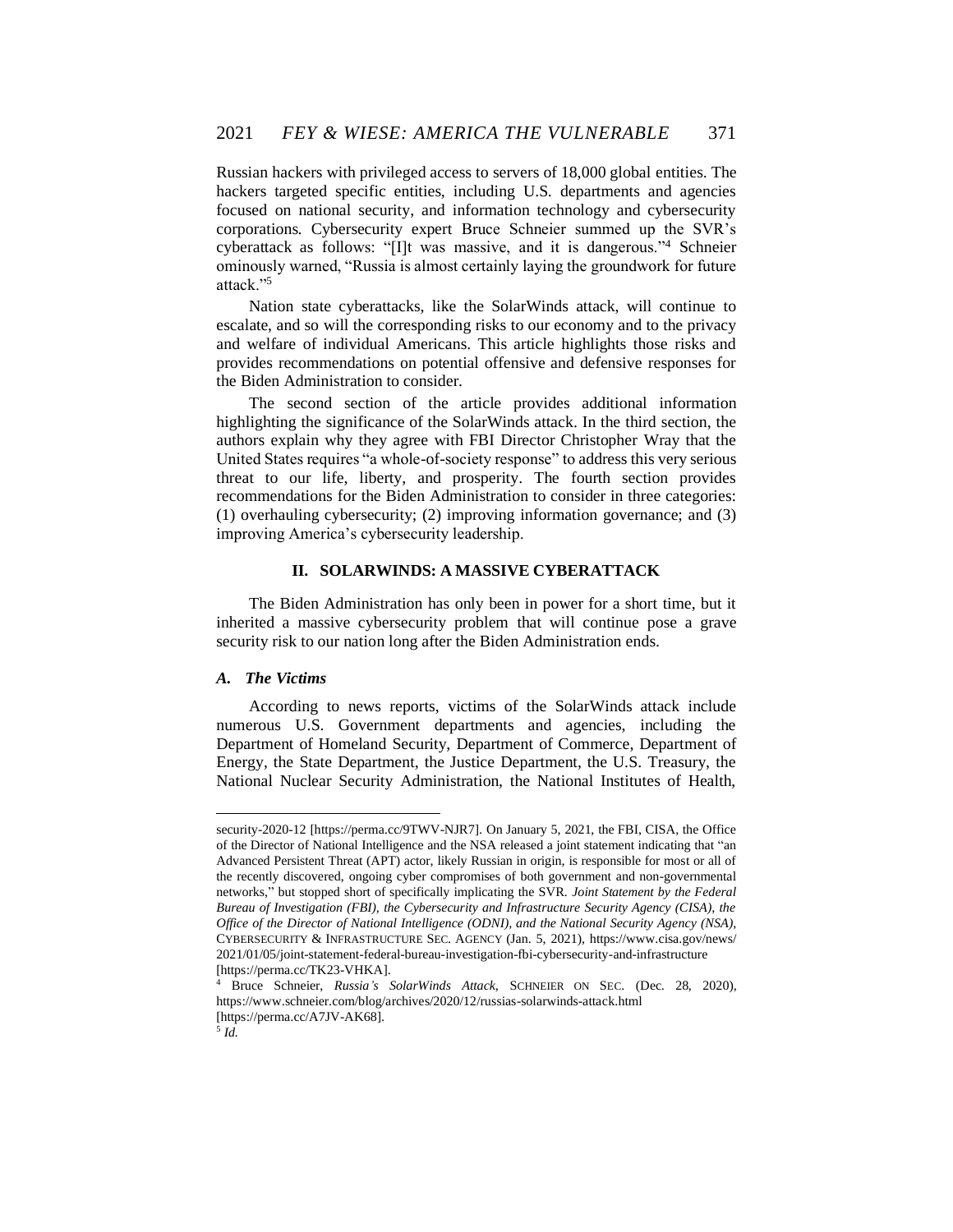NASA, the Federal Aviation Administration, and parts of the Pentagon.<sup>6</sup> The SolarWinds attack also compromised the federal judiciary's electronic case management and filing system.<sup>7</sup> The attack hit at least one unnamed think tank and several U.S. public research universities.<sup>8</sup> In addition, the hackers infiltrated many U.S. corporations, including, among others, technology and cybersecurity

<sup>6</sup> *E.g.*, David E. Sanger, Nicole Perlroth & Julian E. Barnes, *As Understanding of Russian Hacking Grows, So Does Alarm*, N.Y. TIMES (Jan. 2, 2021), https://www.nytimes.com/2021/ 01/02/us/politics/russian-hacking-government.html [https://perma.cc/QZN8-WXLJ]; Ellen Nakashima & Craig Timberg, *DHS, State and NIH Join List of Federal Agencies—Now Five— Hacked in Major Russian Cyberespionage Campaign*, WASH. POST (Dec. 14, 2020, 10:20 PM), https://www.washingtonpost.com/national-security/dhs-is-third-federal-agency-hacked-in-majorrussian-cyberespionage-campaign/2020/12/14/41f8fc98-3e3c-11eb-8bc0-ae155bee4

aff\_story.html [https://perma.cc/TSK4-MFGY]; Ellen Nakashima & Craig Timberg, *Russian Government Hackers are Behind a Broad Espionage Campaign That Has Compromised U.S. Agencies, Including Treasury and Commerce*, WASH. POST (Dec. 14, 2020, 10:30 AM), https://www.washingtonpost.com/national-security/russian-government-spies-are-behind-a-

broad-hacking-campaign-that-has-breached-us-agencies-and-a-top-cyber-firm/2020/12/13/d5a5 3b88-3d7d-11eb-9453-fc36ba051781\_story.html [https://perma.cc/WD22-BJSP]; Natasha Bertrand & Eric Wolff, *Nuclear Weapons Agency Breached Amid Massive Cyber Onslaught*, POLITICO (Dec. 17, 2020, 3:29 PM), https://www.politico.com/news/2020/12/17/nuclear-agencyhacked-officials-inform-congress-447855 [https://perma.cc/4362-2JK6]; Dustin Volz, *U.S. Agencies Hacked in Foreign Cyber Espionage Campaign Linked to Russia*, WALL ST. J. (Dec. 13, 2020), https://www.wsj.com/articles/agencies-hacked-in-foreign-cyber-espionage-campaign-1160 7897866 [https://perma.cc/3C8J-CVGZ]; Lily Hay Newman, *Security News This Week: The SolarWinds Body Count Now Includes NASA and the FAA*, WIRED (Feb. 27, 2021, 10:19 AM), https://www.wired.com/story/solarwinds-nasa-faa-robot-dog-fight-security-news/ [https://perma.cc/3CFE-VK9W].

<sup>7</sup> Tim Starks, *Federal courts are latest apparent victim of SolarWinds hack*, CYBERSCOOP (Jan. 7, 2021), https://www.cyberscoop.com/solarwinds-hack-us-courts/ [https://perma.cc/VH4Z-2CN9]; Eric Tucker & Frank Bajak, Justice Department, Federal Court System Hit by Russian Hack, U.S. NEWS (Jan. 6, 2021, 6:52 PM), https://www.usnews.com/news/business/articles/2021-01- 06/justice-department-says-its-been-affected-by-russian-hack.

<sup>8</sup> *E.g.*, Betsy Foresman, *After SolarWinds Attack, Universities Double-Check for Compromise*, EDSCOOP (Dec. 29, 2020), https://edscoop.com/after-solarwinds-attack-universities-double-checkfor-compromise/ [https://perma.cc/3GJK-GX8L] (listing the University of Texas at San Antonio, Iowa State University, and Kent State University); Lauren Fruen, *Biden is 'considering cyber attacks' on Russian Infrastructure in Retaliation for 'Pearl Harbor of hacks' That Breached 200 US Federal Agencies and Firms – as Fired DHS Cybersecurity Chief Chris Krebs Admits His 'failure' to Stop It*, DAILY MAIL (Dec. 20, 2020), https://www.dailymail.co.uk/news/article-9074231/Joe-Biden-considering-cyber-attacks-Russian-infrastructure-retaliation-hack.html [https://perma.cc/B86W-DRBJ].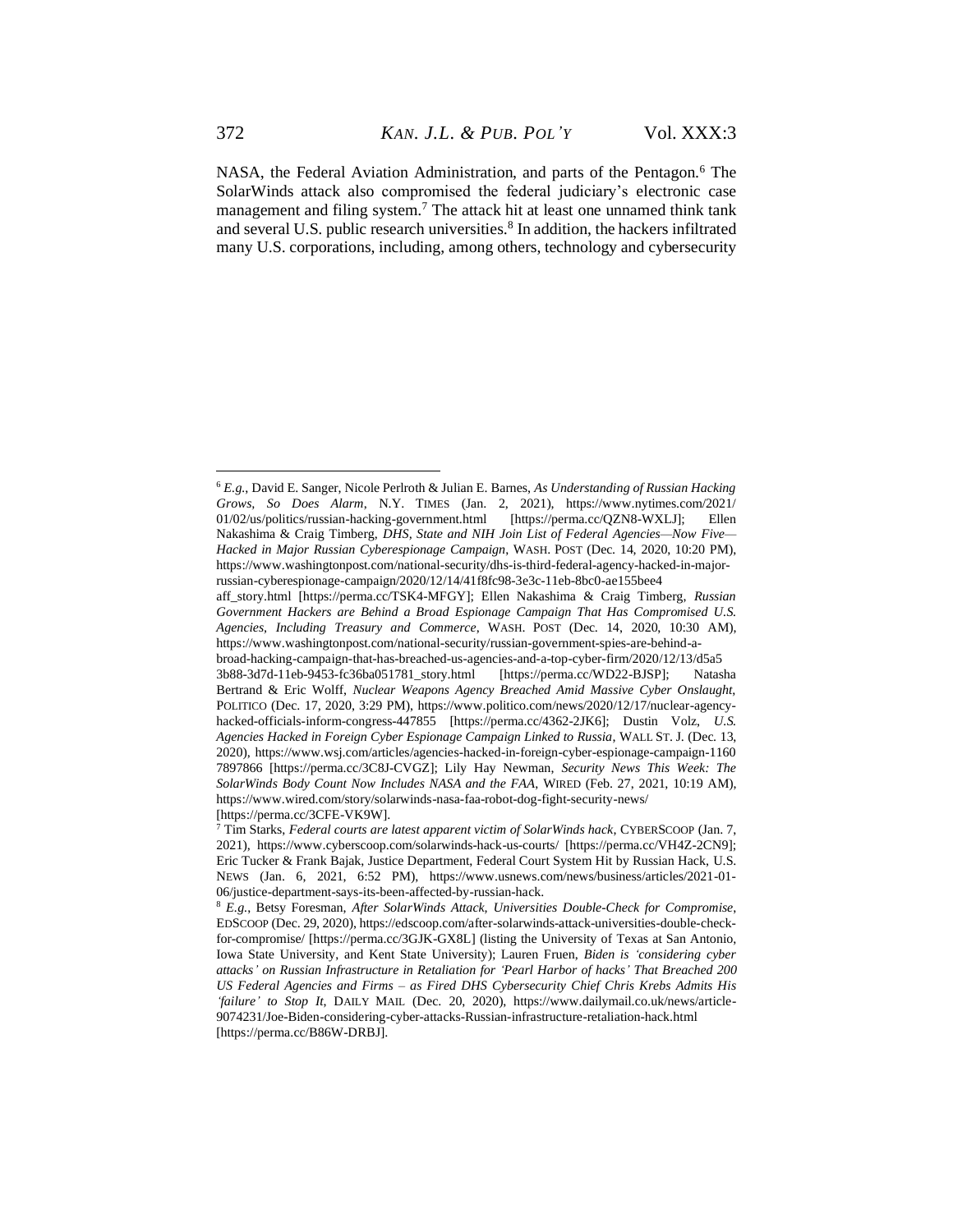companies;<sup>9</sup> telecommunications companies;<sup>10</sup> accounting firms;<sup>11</sup> hospitals;<sup>12</sup> and aerospace and defense companies.<sup>13</sup> Another victim is the California Department of State Hospitals (DSH).<sup>14</sup>

# *B. The Impact of SolarWinds*

The suspected Russian hackers had access to important, sensitive networks for up to nine months before the attack was discovered.<sup>15</sup> And for key targets, it

<sup>9</sup> Victims include Microsoft, Intel, Cisco, Nvidia, and FireEye. *See* Matthew Heller, *Nation-State Hackers Breach Cybersecurity Firm*, CFO.COM (Dec. 9, 2020), https://www.cfo.com/cybersecurity-technology/2020/12/nation-state-hackers-breach-cybersecurity-firm/

<sup>[</sup>https://perma.cc/F5RP-XKA3]; David E. Sanger & Nicole Perlroth, *FireEye, a Top Cybersecurity Firm, Says It Was Hacked by a Nation-State*, N.Y. TIMES (Dec. 8, 2020), https://www.nytimes.com/2020/12/08/technology/fireeye-hacked-russians.html

<sup>[</sup>https://perma.cc/PNE6-TA2E] (indicating Russian hackers stole FireEye's "Red Team tools" which imitate the most sophisticated cyberattacks in the world and are designed to test FireEye clients' cybersecurity); Zachary Comeau, *Microsoft Identifies 40+ Victims of SolarWinds Hack, Including IT Companies*, TECHDECISIONS (Dec. 18, 2020), https://mytechdecisions.com/networksecurity/microsoft-solarwinds-victims-hack [https://perma.cc/62XU-UXEN]; Maria Korolov, *The List of Known SolarWinds Breach Victims Grows, as Do Attack Vectors*, DATA CTR. KNOWLEDGE (Dec. 23, 2020), https://www.datacenterknowledge.com/security/list-known-solarwinds-breachvictims-grows-do-attack-vectors [https://perma.cc/53G4-HU9E].

<sup>10</sup> One example is Cox Communications. Jack Stubbs & Ryan McNeill, *SolarWinds Hackers Broke into U.S. Cable Firm and Arizona County, Web Records Show*, REUTERS (Dec. 18, 2020, 10:27 AM), https://www.reuters.com/article/us-usa-cyber/solarwinds-hackers-broke-into-u-s-cablefirm-and-arizona-county-web-records-show-idUSKBN28S2B9 [https://perma.cc/Y2CL-EJHP].

<sup>&</sup>lt;sup>11</sup> Ernst  $\&$  Young is one accounting firm listed as a confirmed victim of the SolarWinds attack. Sam Ingalls, *FireEye, SolarWinds Breaches: Implications and Protections*, ESECURITY PLANET (Dec. 18, 2020), https://www.esecurityplanet.com/threats/fireeye-solarwinds-breachesimplications-protections/ [https://perma.cc/X36Q-PAYN].

<sup>&</sup>lt;sup>12</sup> Victims include the South Davis Community Hospital, Mount Sinai Hospital, and California Department of State Hospitals. *E.g.*, Fabio Viggiani, *The SolarWinds Orion SUNBURST Supply-Chain Attack*, TRUESEC BLOG (Dec. 17, 2020), https://blog.truesec.com/2020/12/17/thesolarwinds-orion-sunburst-supply-chain-attack/ [https://perma.cc/8VCY-9PWX].

<sup>13</sup> *E.g.*, Ingalls, *supra* note 11 (listing Lockheed Martin as a victim); *see also* Sebastian Moss, *Supply Chain Attack on SolarWinds Used to Breach US Government Agencies*, DATA CTR. DYNAMICS (Dec. 14, 2020), https://www.datacenterdynamics.com/en/news/supply-chain-attacksolarwinds-used-breach-us-government-agencies/ [https://perma.cc/4GZ7-CFBR] (listing Booz Allen Hamilton as a customer of SolarWinds).

<sup>14</sup> Kevin Poulsen, Robert McMillan & Dustin Volz, *SolarWinds Hack Victims: From Tech Companies to a Hospital and University*, WALL ST. J. (Dec. 21, 2020), https://www.wsj.com/ articles/solarwinds-hack-victims-from-tech-companies-to-a-hospital-and-university-11608548402 [https://perma.cc/5FVK-9VZC]; *Welcome to the Department of State Hospitals*, CAL. DEP'T OF STATE HOSP., https://www.dsh.ca.gov/About\_Us/index.html [https://perma.cc/ARE8-5VP9] (describing California state hospital system, which provides mental health services to patients admitted into DSH facilities through the criminal court system who have committed or have been accused of committing crimes linked to their mental illness).

<sup>15</sup> Thomas P. Bossert, *I Was the Homeland Security Adviser to Trump. We're Being Hacked*, N.Y. TIMES (Dec. 16, 2020), https://www.nytimes.com/2020/12/16/opinion/fireeye-solarwinds-russiahack.html [https://perma.cc/NL72-HPQJ]; David E. Sanger, Nicole Perlroth & Julian E. Barnes, *Billions Spent on U.S. Defenses Failed to Detect Giant Russian Hack*, N.Y. TIMES (Dec. 16, 2020), https://www.nytimes.com/2020/12/16/us/politics/russia-hack-putin-trump-biden.html [https://perma.cc/2SJ9-UYS4].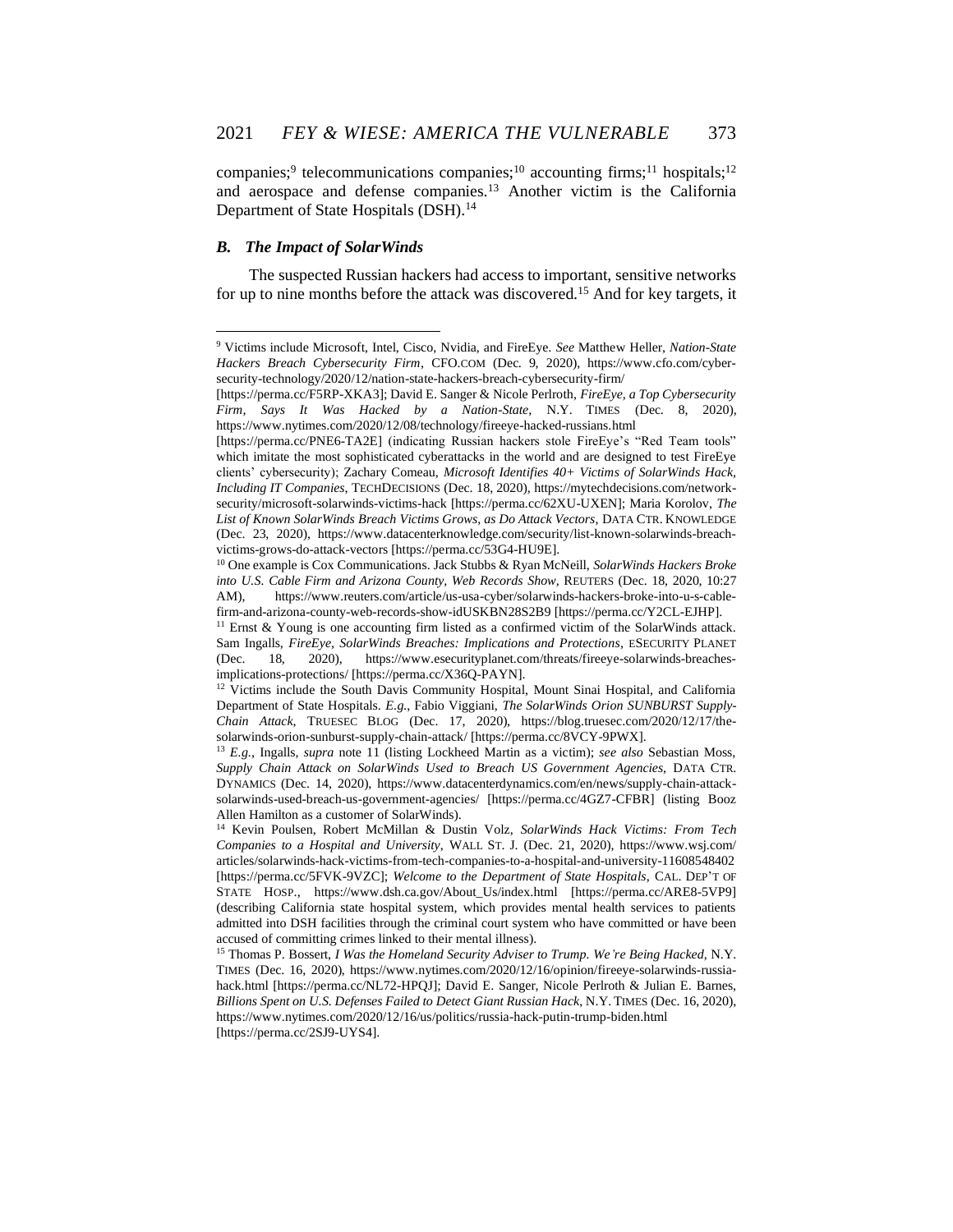must be assumed the suspected Russian hackers "long ago moved past their entry point, covered their tracks and gained what experts call 'persistent access,' meaning the ability to infiltrate and control networks in a way that is hard to detect or remove."<sup>16</sup> As Schneier advised, "Once inside a network, SVR hackers [Russia's foreign intelligence agency] followed a standard playbook: establish persistent access that will remain even if the initial vulnerability is fixed; move laterally around the network by compromising additional systems and accounts; and then exfiltrate data."<sup>17</sup> The compromise of technology companies like Cisco and Intel gives the SVR "a much deeper foothold into our networks than [was] first thought."<sup>18</sup> It will be years before the targeted networks are secure again . . . if ever.

In the meantime, as Cybersecurity and Infrastructure Security Agency (CISA) has warned, this hostile attack will continue to pose a "grave risk to the Federal Government and state, local, tribal, and territorial governments as well as critical infrastructure entities and other private sector organizations."<sup>19</sup>

United States organizations are not the only organizations that have been attacked. The suspected Russian hackers also reportedly attacked networks in Canada, Mexico, Belgium, Spain, the United Kingdom, Israel, and the United Arab Emirates.<sup>20</sup> Microsoft President, Brad Smith asserted:

This is not "espionage as usual," even in the digital age. Instead, it represents an act of recklessness that created a serious technological vulnerability for the United States and the world. In effect, this is not just an attack on specific targets, but on the trust and reliability of the world's critical infrastructure in order to advance one nation's intelligence agency. While the most recent attack appears to reflect a particular focus on the United States and many other democracies, it also provides a powerful reminder that people in virtually every country are at risk and need protection irrespective of the governments they live under.<sup>21</sup>

The SolarWinds attack provided the Russians with a treasure trove of data—from national secrets to corporate intellectual property.<sup>22</sup> It is highly unlikely that we will ever know the full extent of the data that was taken.

<sup>16</sup> Bossert, *supra* note 15.

<sup>17</sup> Schneier, *supra* note 4.

<sup>18</sup> Zachary Comeau, *Why the IT Community Should Be Concerned About the SolarWinds Hack*, MY TECH DECISIONS (Dec. 22, 2020), https://mytechdecisions.com/network-security/it-communitysolarwinds-hack/ [https://perma.cc/H4DM-VVWA].

<sup>19</sup> *Advanced Persistent Threat Compromise of Government Agencies, Critical Infrastructure, and Private Sector Organizations*, CYBERSECURITY & INFRASTRUCTURE SEC. AGENCY (Dec. 17, 2020), https://us-cert.cisa.gov/ncas/alerts/aa20-352a [https://perma.cc/7LVM-MAQ4].

<sup>20</sup> Brad Smith, *A Moment of Reckoning: The Need for a Strong and Global Cybersecurity Response*, MICROSOFT ON THE ISSUES (Dec. 17, 2020), https://blogs.microsoft.com/on-theissues/2020/12/17/cyberattacks-cybersecurity-solarwinds-fireeye/ [https://perma.cc/2Y3N-CUUU].

<sup>21</sup> *Id.*

<sup>22</sup> *See supra* notes 7–15 and accompanying text.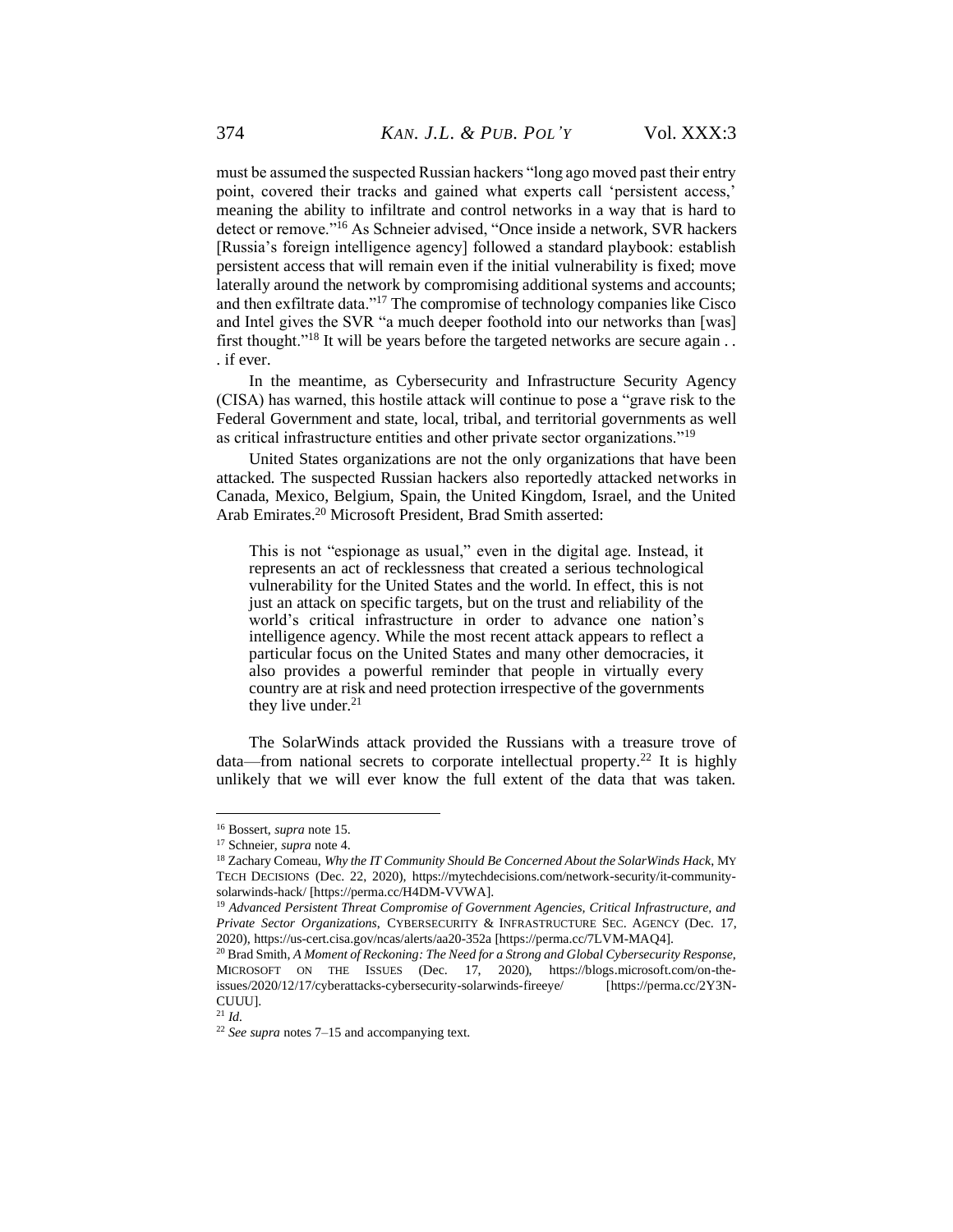According to former Homeland Security Adviser Tom Bossert, the access the suspected Russian hackers now have can be used for purposes beyond spying.<sup>23</sup> Among other things, such access could be used to alter data; destroy data; degrade network performance; erase entire networks; impersonate people; or undermine public trust in data, communications, and services.<sup>24</sup> Bossert concluded, "The magnitude of this ongoing attack is hard to overstate."<sup>25</sup>

### *C. The Nation State Hacking Problem*

The SolarWinds cyberattack highlights the rapidly evolving risks of nation state hacking. A large and growing number of countries are leveraging their technological capabilities to launch cyberattacks on our country and on other countries.<sup>26</sup> Each nation state is also developing more avenues of cyberattack, with increasing effectiveness.<sup>27</sup>

Nation states are widely believed to be behind many of the high-profile data breaches and cybersecurity incidents in the last decade. China is suspected of being behind the cyber theft of development data associated with the F-35 aircraft, which reportedly cost the U.S. government over \$400 billion to develop.<sup>28</sup> Other costly cyberattacks, including those targeting the National Security Agency, FireEye, and SolarWinds, have been widely attributed to Russian-affiliated threat actors. <sup>29</sup> The cyberattack on Sony Pictures Entertainment, which resulted in the loss of over \$41 million of film assets and stock value, was attributed to North Korean threat actors.<sup>30</sup>

Nation states hack for many reasons. A hack may serve a nation state by enhancing the national cyber defenses, collecting intelligence for purposes of

<sup>23</sup> Bossert, *supra* note 15.

<sup>24</sup> *Id*.; Schneier *supra* note 4.

<sup>25</sup> Bossert, *supra* note 15.

<sup>26</sup> Smith, *supra* note 20.

<sup>27</sup> MICROSOFT, MICROSOFT DIGITAL DEFENSE REPORT 6 (Sept. 2020), https://query.prod.cms.rt. microsoft.com/cms/api/am/binary/RWxPuf [https://perma.cc/MP2Q-LAMR] (indicating that nation states are employing new and more effective espionage, reconnaissance, credential harvesting, and VPN exploits).

<sup>28</sup> Council of Economic Advisers, *The Cost of Malicious Cyber Activity to the U.S. Economy*, THE WHITE HOUSE 35 (Feb. 16, 2018), https://trumpwhitehouse.archives.gov/wp-content/ uploads/2018/02/The-Cost-of-Malicious-Cyber-Activity-to-the-U.S.-Economy.pdf [https://perma.cc/T773-2FHC].

<sup>29</sup> *The Growing Threat of Cyberattacks*, HERITAGE FOUND. (2021), https://www.heritage.org/cybersecurity/heritage-explains/the-growing-threat-cyberattacks

<sup>[</sup>https://perma.cc/E85F-S8GJ]; Sanger & Perlroth, *supra* note 9; David E. Sanger, *Russian Hackers Broke Into Federal Agencies, U.S. Officials Suspect*, N.Y. TIMES (Dec. 13, 2020), https://www.nytimes.com/2020/12/ 13/us/politics/russian-hackers-us-government-treasurycommerce.html?campaign\_id=60&emc= edit\_na\_20201213&instance\_id=0&nl=breakingnews&ref=cta&regi\_id=119369714&segment\_

id=46817&user\_id=f5f49d2cc314e0bd12d27915e9f6dbb8 [https://perma.cc/44RH-ELZF].

<sup>30</sup> Council of Economic Advisers, *supra* note 28, at 16; *see generally Economic Impact of Cybercrime – No Slowing Down*, MCAFEE (Feb. 2018), https://www.mcafee.com/enterprise/enus/solutions/lp/economics-cybercrime.html [https://perma.cc/2ADU-JSK3] [hereinafter McAfee Report].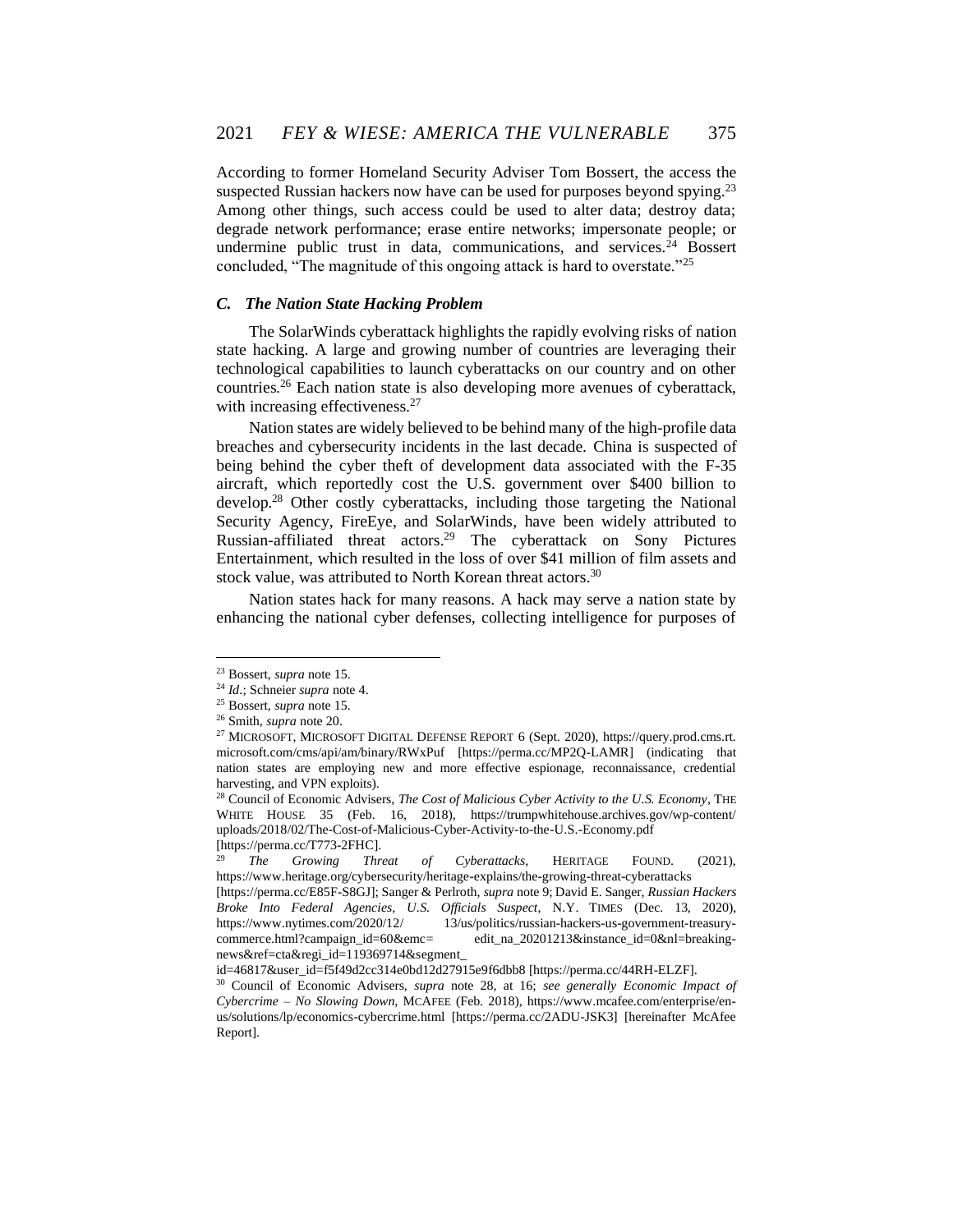national security or political order (e.g., stealing military secrets or obtaining information about dissidents), destabilizing a potential enemy's ability to wage war, or performing counterintelligence.<sup>31</sup> From an economic perspective, nation states hack to increase leverage in important negotiations, gain a commercial advantage (e.g., stealing business secrets and intellectual property), or enhance domestic industry growth.<sup>32</sup> Nation states also hack to steal medical and scientific secrets,<sup>33</sup> promote political agendas or social change, control and manipulate the information environment, and meddle in elections. The cyberattacks that are most dangerous to victims are those that are designed to destroy or disable their targets' infrastructure and network capabilities.<sup>34</sup>

Without question, nation state cyberattacks are among the biggest challenges the Biden Administration and our country will face during the next four years. Nation state hacking seriously jeopardizes the economy, privacy, and security of our country.

#### *D. The Evolving Nation State Threat Landscape*

The current nation state threat landscape is "distinguished by an expanding array of state and non-state actors with access to various cyber tools or weapons, which may be combined to conduct advanced operations aimed at collection, criminal financial gain, or digital surveillance." $35$  Nation states with the most significant hacking capabilities today―besides the United States―include Russia, China, Iran, and North Korea.<sup>36</sup> But the proliferation of cyber tools, either stolen or purchased, as well as the willingness of former U.S. government, intelligence, and military cyber experts to offer their expertise for hire to nation states, presents other nation states with the ability to conduct such attacks as well.<sup>37</sup> Today, thirty nation states are building their cyber capabilities, over twenty are "aggressively" building sophisticated attack technology, and all of

<sup>31</sup> *See* KENNETH GEERS, DARIEN KINDLUND, NED MORAN & ROB RACHWALD, WORLD WAR C: UNDERSTANDING NATION-STATE MOTIVES BEHIND TODAY'S ADVANCED CYBER ATTACKS, FIREEYE 3 (2014), https://www.fireeye.com/content/dam/fireeye-www/global/en/current-threats/ pdfs/fireeye-wwc-report.pdf [https://perma.cc/T6U9-T65B]; 2019 Public-Private Analytic Exchange Program, *Commodification of Cyber Capabilities: A Grand Cyber Arms Bazaar*, DEPT'.OF HOMELAND SEC. 2 (2019), https://www.dhs.gov/sites/default/files/publications/ia/ ia\_geopolitical-impact-cyber-threats-nation-state-actors.pdf [https://perma.cc/JA2S-7U9Y].

<sup>32</sup> *See* 2019 Public-Private Analytic Exchange Program, *supra* note 31, at 28.

<sup>33</sup> *See A Global Reset: Cyber Security Predictions 2021*, FIREEYE 5 (2020), https://www.fireeye.com/blog/executive-perspective/2020/11/a-global-reset-cyber-security-

predictions-2021.html [https://perma.cc/TG6Y-NX6L] [hereinafter *A Global Reset*]; Jessica Davis*, The Risk of Nation-State Hackers, Government-Controlled Health Data*, HEALTH IT SEC. (Aug. 4, 2020), https://healthitsecurity.com/news/the-risk-of-nation-state-hackers-government-controlledhealth-data [https://perma.cc/TYF7-WRKA].

<sup>34</sup> *See* Greg Dobie, *Cyber Attacks on Critical Infrastructure*, ALLIANZ (Apr. 11, 2016), https://www.agcs.allianz.com/news-and-insights/expert-risk-articles/cyber-attacks-on-criticalinfrastructure.html [https://perma.cc/V97P-WJXF].

<sup>35</sup> 2019 Public-Private Analytic Exchange Program, *supra* note 31, at 2.

<sup>36</sup> *A Global Reset*, *supra* note 33, at 7.

<sup>37</sup> 2019 Public-Private Analytic Exchange Program, *supra* note 31, at 3.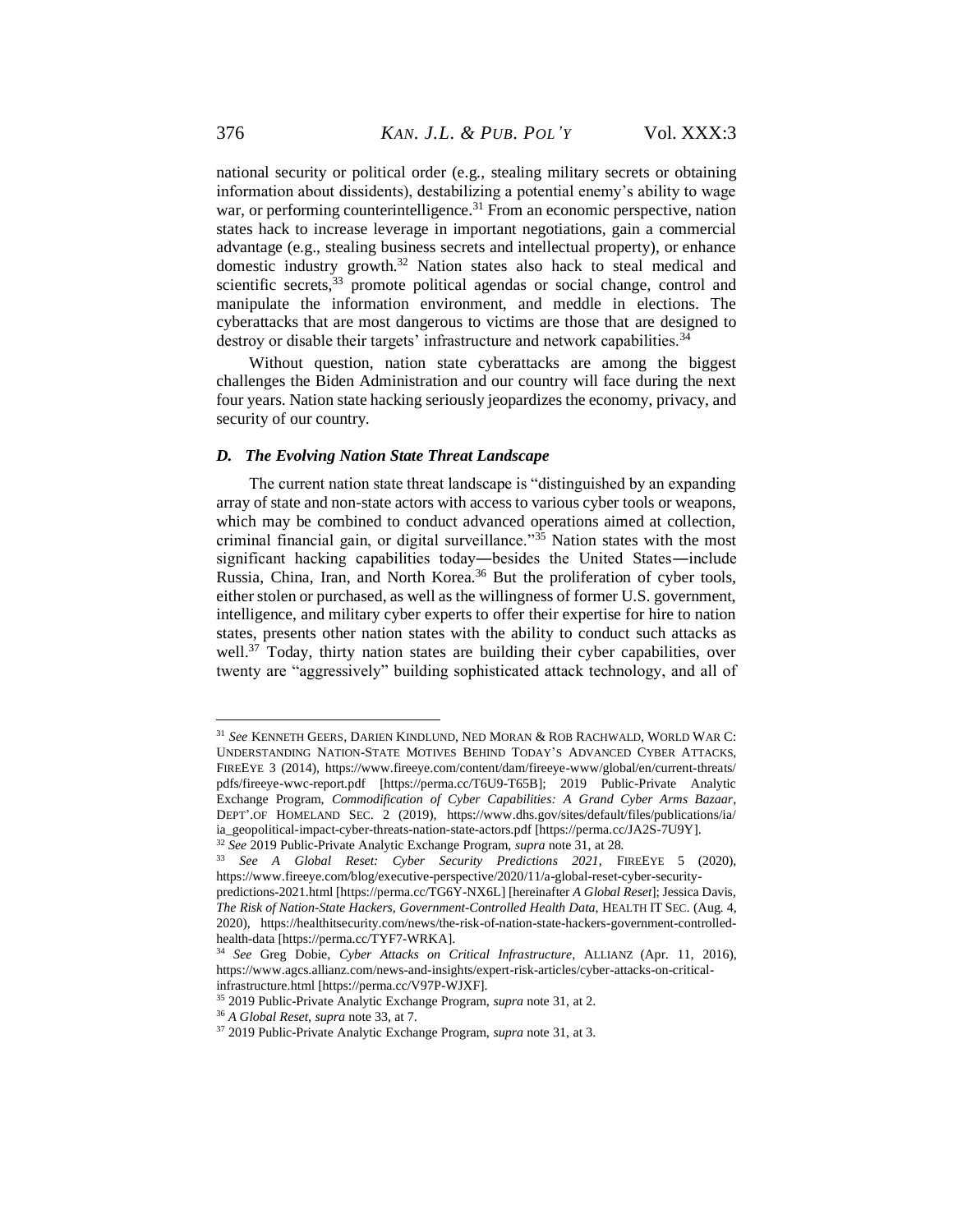them are playing on an ever-more level playing field.<sup>38</sup> Nation state cyberattacks are increasing in volume, sophistication, effectiveness, and covertness.<sup>39</sup> Targets for nation state attacks are also expanding to include not only governmental entities and companies providing critical infrastructure, but also universities, think tanks, and a variety of profit and not-for profit organizations. As evidenced by nation state targeting of organizations involved in COVID-19 response efforts in 2020, targets change as political goals evolve.<sup>40</sup>

The level of risk posed to our country by any individual nation state evolves over time. The cyberattack risk posed by major nation state players like Russia, China, Iran, and North Korea increases from year to year. And the risk exponentially increases when major players join forces. In January of 2021, Russia and Iran entered into an agreement that "envisions 'international cooperation including detection' of cyber intrusions and 'coordination . . . to ensure national and international security."<sup>41</sup> The agreement calls for "broad cybersecurity cooperation, including coordination of actions, exchange of technologies, training of specialists, and coordination at the United Nations and other international organizations."<sup>42</sup> This cooperative agreement between two of the major nation state hacking players significantly increases the cyberattack threat posed by each of these countries.

Technological advances, such as artificial intelligence (AI), combined with our hyper-connectivity and the growing availability of big data through an everexpanding attack surface (e.g., through social media sources, ubiquitous internet of things (IoT) devices, and application programming interfaces (APIs) used for sharing data), will present nation state hackers with new opportunities to

<sup>38</sup> Steve Ranger, *US intelligence: 30 countries building cyber attack capabilities*, ZDNET (Jan. 5, 2017), https://www.zdnet.com/article/us-intelligence-30-countries-building-cyber-attackcapabilities/ [https://perma.cc/9JBR-LVEV]; *Foreign Cyber Threats to the United States*, Before the S. Comm. on Armed Services, 117th Cong. (Jan. 5, 2017) (joint statement of James Clapper, Dir. of Nat'l I.; Marel Lettre, Undersec'y of Def. for I.; & Adm. Michael S. Rogers, USN, Cdr., Cyber Command Dir., NSA), [https://www.armed-services.senate.gov/imo/media/doc/Clapper-](https://www.armed-services.senate.gov/imo/media/doc/Clapper-Lettre-Rogers_01-05-16.pdf)[Lettre-Rogers\\_01-05-16.pdf](https://www.armed-services.senate.gov/imo/media/doc/Clapper-Lettre-Rogers_01-05-16.pdf) [https://perma.cc/4ZAR-RVSD]; Mike O'Malley, *Concerned About Nation State Cyberattacks? Here's How to Protect Your Organization*, SECURITY (Mar. 26, 2020), https://www.securitymagazine.com/articles/91889-concerned-about-nation-state-cyberattacksheres-how-to-protect-your-organization [https://perma.cc/67YL-X6L7].

<sup>39</sup> 2019 Public-Private Analytic Exchange Program, *supra* note 31, at 7; GEERS ET AL., *supra* note 31; ACCENTURE, THE COST OF CYBERCRIME: NINTH ANNUAL COST OF CYBERCRIME STUDY: UNLOCKING THE VALUE OF IMPROVED CYBERSECURITY PROTECTION 7, 26 (2019), https://www.accenture.com/\_acnmedia/PDF-96/Accenture-2019-Cost-of-Cybercrime-Study-Final.pdf#zoom=50 [https://perma.cc/4A9K-RNEV].

<sup>40</sup> MICROSOFT DIGITAL DEFENSE REPORT, *supra* note 27, at 5.

<sup>41</sup> John Hardie & Annie Fixler, *Russia-Iran Cooperation Poses Challenges for US Cyber Strategy, Global Norms*, FOUND. FOR DEF. OF DEMOCRACIES (Feb. 8, 2021), https://www.fdd.org/analysis/ 2021/02/08/russia-iran-cooperation-challenges-cyber/ [https://perma.cc/N6ZU-P3BV]; *see also* Charlie Mitchell, *Foundation for Defense of Democracies: Russia, Iran Deal Poses Challenges on Cyber and ICT Security*, INSIDE CYBERSECURITY (Feb. 16, 2021), https://insidecybersecurity.com/ daily-news/foundation-defense-democracies-russia-iran-deal-poses-challenges-cyber-and-ictsecurity [https://perma.cc/8VRH-68MM].

<sup>42</sup> Hardie & Fixler, *supra* note 41.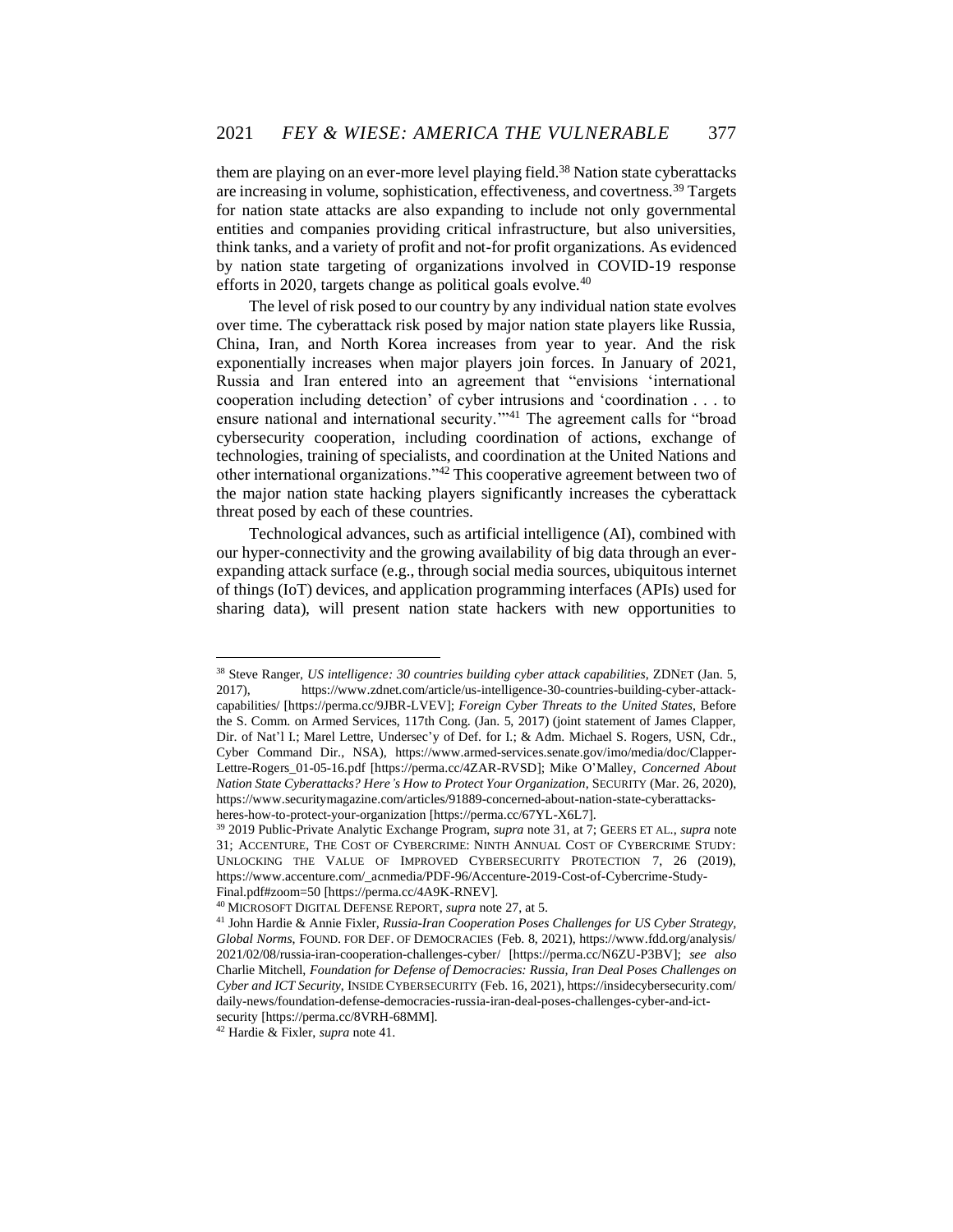attack.<sup>43</sup> As 5G networks and eventually quantum computing deploy, the risks will increase exponentially.<sup>44</sup>

The Public-Private Analytic Exchange Program, a collaboration of private sector and government intelligence analysts focused on improving intelligence priorities and national security goals, has ominously warned that the "proliferation and commodification of cyber offensive capabilities is reshaping the cyber balance of power."<sup>45</sup> At this time, there are no clear international norms concerning how cyber actors may operate. There appears to be only one red line: the avoidance of the use of cyber capabilities that would lead to war. Activities below that threshold are not regulated.<sup>46</sup> Because the consequences and potential punishments for hacking are uncertain, nation states have an incentive to push the envelope with their hacks until the risks outweigh the benefits.

### *E. Key Risks Posed by Nation State Cyberattacks*

Because of the openness of our society, our interconnectivity (e.g., through Internet of Things (IoT) devices), and our expansive, vulnerable attack surface, America will continue to face significant risks from nation state hacking.<sup>47</sup> Key risks posed by nation state cyberattacks range from economic risks to individual privacy risks to existential risks that threaten the survival of the people and ideals of our nation.<sup>48</sup>

#### **1. Economic Risks to Our Nation and the World**

Cyberattacks, including nation state attacks, inflict a host of injuries on the United States and global economy.<sup>49</sup> According to the Ninth Annual Cost of Cybercrime Study by Accenture, an estimated \$5.2 trillion is at risk globally

<sup>43</sup> Danny Palmer, *The Dark Side of IoT, AI and Quantum Computing: Hacking, Data Breaches and Existential Threat*, ZDNET (Jan. 15, 2020, 10:41 AM), https://www.zdnet.com/article/the-darkside-of-iot-ai-and-quantum-computing-hacking-data-breaches-and-existential-threat/

<sup>[</sup>https://perma.cc/CUT3-CN4M]; 2019 Public Private Analytic Exchange Program, *supra* note 31, at 5.

<sup>44</sup> *Most Pros are Concerned About Cybersecurity Risks Related to 5G Adoption*, HELP NET SECURITY (Dec. 8, 2020), https://www.helpnetsecurity.com/2020/12/08/5g-cybersecurity-risks/ [https://perma.cc/D2GV-C4ZD]; Ali El Kaafarani, *Why Quantum Computers Pose a Very Real Risk to Cybersecurity*, INFOSECURITY MAGAZINE (Mar. 10, 2021), https://www.infosecuritymagazine.com/blogs/quantum-computers-risk/ [https://perma.cc/72MB-7J8W].

<sup>45</sup> 2019 Public Private Analytic Exchange Program, *supra* note 31, at 1.

<sup>46</sup> *Id*. at 2.

<sup>47</sup> *Id.* at 5.

<sup>48</sup> *See* SAMANTHA BRADSHAW & PHILIP N. HOWARD, THE GLOBAL DISINFORMATION ORDER: 2019 GLOBAL INVENTORY OF ORGANISED SOCIAL MEDIA MANIPULATION 1 (2019),

https://comprop.oii.ox.ac.uk/wp-content/uploads/sites/93/2019/09/CyberTroop-Report19.pdf [https://perma.cc/R2AN-8NCX] (describing the dangers of disinformation and division to democracy); MICHAEL J. WALLACE, WILLIAM J. FEHRMAN,J.RICH BAICH, RICHARD H. LEDGETT, JR., CONSTANCE LAU & DR. BEVERLY SCOTT, TRANSFORMING THE U.S. CYBER THREAT

PARTNERSHIP 4 (2019), https://www.cisa.gov/sites/default/files/publications/NIAC-Working-Group-Report-DRAFT-508.pdf [https://perma.cc/YZ2N-HHU5] [hereinafter NIAC Working Group] (describing the dangers cyberattacks pose to U.S. infrastructure).

<sup>49</sup> Council of Economic Advisers, *supra* note 28; ACCENTURE, *supra* note 39, at 10–11; McAfee Report, *supra* note 30, at 9.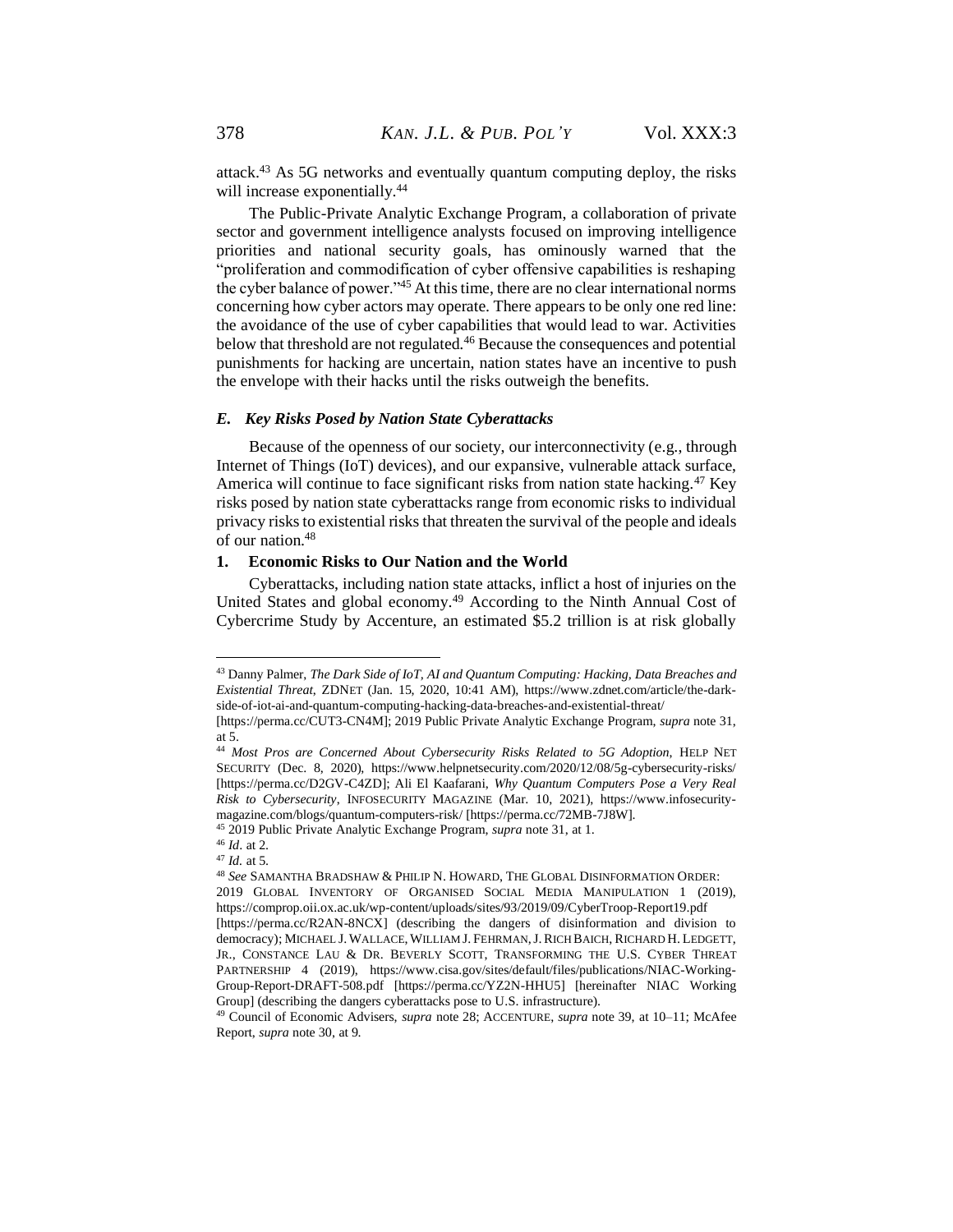from cybercrime for the five-year period of 2019 to 2023.<sup>50</sup> A recent report from cybersecurity software company McAfee estimated that, in 2020, over \$1 trillion was spent world-wide to (1) recover from \$945 billion of cyberattack losses; and (2) pay for \$145 billion of cybersecurity investments.<sup>51</sup> These dramatic cybersecurity expenses are equivalent to slightly more than one percent of the global gross domestic product, a massive loss.<sup>52</sup> And the total annual cost of all types of cyberattacks is increasing.<sup>53</sup>

With respect to economic espionage cyberattacks (e.g., intellectual property theft) alone,<sup>54</sup> CyberTheory, an international cybersecurity firm, concluded, "[T]he potential economic harm to American businesses and the economy as a whole [from economic espionage] almost defies calculation."<sup>55</sup> In a 2018 report, the White House Council of Economic Advisers estimated that malicious cyber activity, including nation state cyberattacks, cost the U.S. economy between \$57 billion and \$109 billion in 2016.<sup>56</sup>

America's economic loss is a hostile nation state's gain. China uses data stolen through Chinese and Chinese-sponsored cyberattacks to boost its economy.<sup>57</sup> Reports indicate North Korean and Russian-affiliated threat actors routinely hack into banks as a source of income.<sup>58</sup>

A single cyber incident can disrupt thousands of systems worldwide and cost billions of dollars. For example, the 2017 Russian-backed NotPetya ransomware cyberattack, the most damaging cyberattack in history, resulted in over \$10 billion in damages beginning with injuries to Ukrainian society and spreading to international companies, including FedEx, Merck, and Maersk.<sup>59</sup> Cyberattacks against critical infrastructure sectors, such as the financial and energy industries, could cripple the U.S. economy and decimate our standard of

<sup>50</sup> ACCENTURE, *supra* note 39, at 14.

<sup>51</sup> ZHANNA MALEKOS SMITH & EUGENIA LOSTRI, THE HIDDEN COSTS OF CYBERCRIME 3 (2020), https://www.mcafee.com/enterprise/en-us/assets/reports/rp-hidden-costs-of-cybercrime.pdf [https://perma.cc/AVE4-CREK]; Lance Whitney, *How Cybercrime Will Cost the World \$1 Trillion This Year*, TECHREPUBLIC (Dec. 7, 2020, 11:50 AM), https://www.techrepublic.com/article/how-

cybercrime-will-cost-the-world-1-trillion-this-year/ [https://perma.cc/BUD3-WSU3].

<sup>52</sup> SMITH & LOSTRI, *supra* note 51, at 6. <sup>53</sup> ACCENTURE, *supra* note 39, at 11.

<sup>54</sup> *Id*. at 7.

<sup>55</sup> Steve King, *Chinese Ambition and Our Existential Threat*, CYBERTHEORY (Oct. 9, 2020), https://cybertheory.io/chinese-ambition-and-our-existential-threat [https://perma.cc/4AK2-8CJK]. <sup>56</sup> Council of Economic Advisers, *supra* note 28, at 56.

<sup>57</sup> Mike McConnell, Michael Chertoff & William Lynn, *China's Cyber Thievery Is National Policy―And Must Be Challenged*, WALL ST. J. (Jan. 27, 2012), https://www.wsj.com/articles/SB 10001424052970203718504577178832338032176 [https://perma.cc/2CFY-GRH9].

<sup>58</sup> McAfee Report, *supra* note 30, at 9–10.

<sup>59</sup> *Petya Ransomware*, CYBERSECURITY & INFRASTRUCTURE SEC. AGENCY (July 1, 2017), https://us-cert.cisa.gov/ncas/alerts/TA17-181A [https://perma.cc/6ZG5-39R9]; CBS News, *What Can We Learn from the 'most devastating' Cyberattack in History?*, CBS THIS MORNING (Aug. 22, 2018, 1:04 PM), https://www.cbsnews.com/news/lessons-to-learn-from-devastating-notpetyacyberattack-wired-investigation/ [https://perma.cc/L9VE-BPBK]; *What Is Petya and NotPetya Ransomware?*, MCAFEE (2021), https://www.mcafee.com/enterprise/en-us/securityawareness/ransomware/petya.html [https://perma.cc/WDH5-E8KM].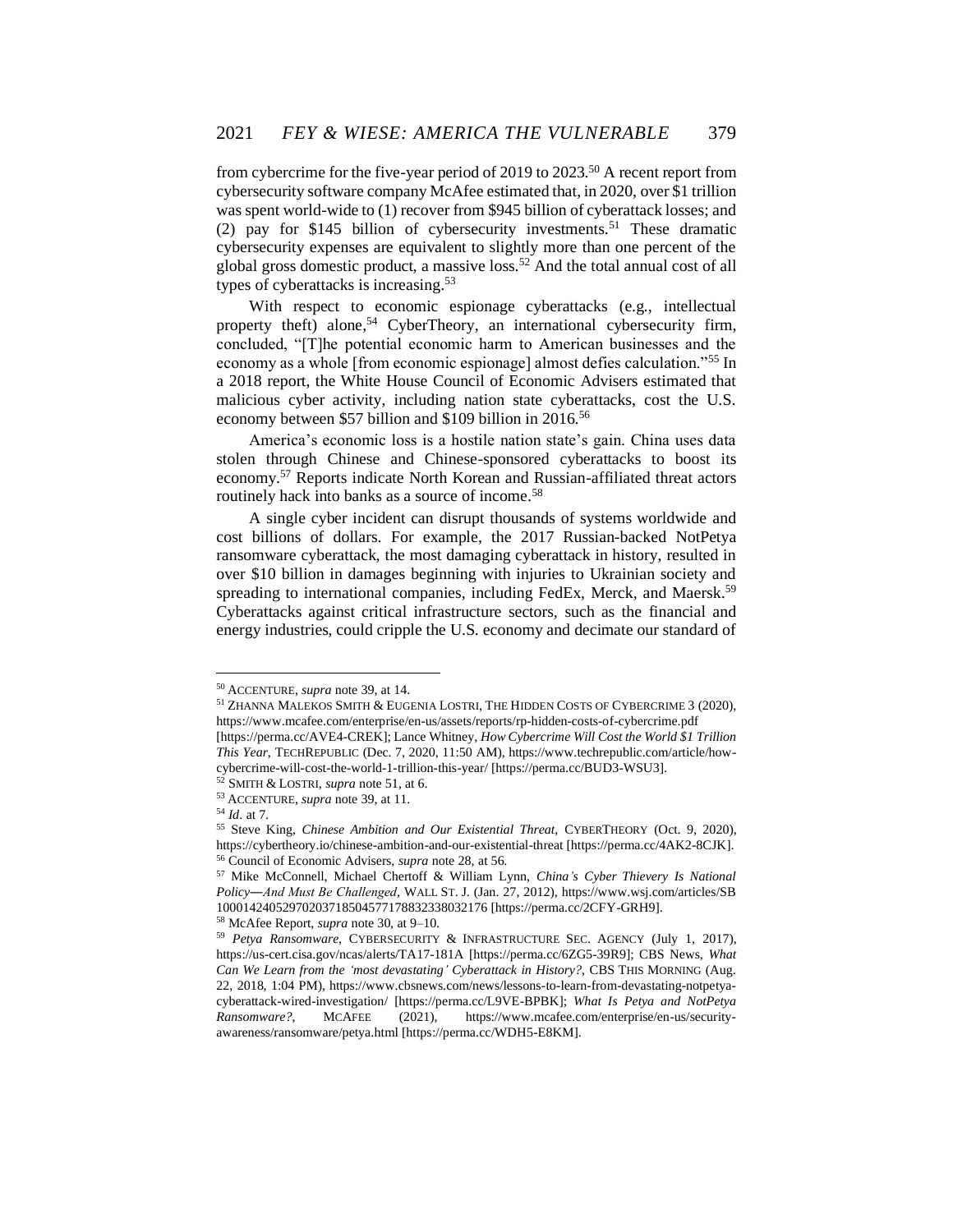living and overall quality of life.<sup>60</sup>

Economic effects of cyberattacks touch every level of our society—from governments to private organizations to individuals. The most sophisticated and costly cyberattacks are often orchestrated by nation state threat actors.<sup>61</sup> According to the Ponemon Institute's 2020 Cost of a Data Breach Report, cyberattacks by nation states cost victim organizations an average of \$4.43 million per breach. $62$  The economic loss suffered by the victim organizations often extends well beyond breach victims, "thereby magnifying the damage to the economy."<sup>63</sup>

#### **2. Privacy Risks to Individuals**

Nation state cyberattacks also pose a serious threat to individual citizens' privacy. For example, American information stolen in Chinese hacks―such as highly confidential job application and security clearance information on over twenty-two million individuals (including more than four million federal government employees) through the Office of Personnel Management data breach; and credit card, passport, and travel information (e.g., who traveled where, when, and with whom) stolen through the Marriott/Starwood data breach―has been collected as raw data for China's Ministry of State Security in order to build data sets on U.S. citizens.<sup>64</sup> The *New York Times* reports the Chinese aim to "build a rich repository of Americans' personal data for future targeting."<sup>65</sup> *Forbes* warned that the "[Chinese] target has increasingly become the individual consumer and small business, both of whom mistakenly believe they are of little value to nation-state hackers."<sup>66</sup> Dmitri Alperovitch, of

<sup>60</sup> Council of Economic Advisers, *supra* note 28, 37–43.

<sup>61</sup> *See* IBM SECURITY, COST OF A DATA BREACH REPORT 11 (2020), https://www.ibm.com/ security/digital-assets/cost-data-breach-report/#/pdf [https://perma.cc/ZZ5R-JYUG]. <sup>62</sup> *Id.*

<sup>63</sup> Council of Economic Advisers, *supra* note 28, at 1.

<sup>64</sup> Eli Lake, *China's Cache of Hacked American Data Poses Huge Security Risk*, POST & COURIER (Sept. 14, 2020), https://www.postandcourier.com/opinion/commentary/chinas-cache-of-hackedamerican-data-poses-huge-security-risk/article\_ed06dfde-ff13-11e8-a82b-d3d177a0249c.html [https://perma.cc/JV78-25MD]; Mike Levine & Jack Date, *22 Million Affected by OPM Hack,* 

*Officials Say*, ABC NEWS (July 9, 2015, 2:17 PM), https://abcnews.go.com/US/exclusive-25 million-affected-opm-hack-sources/story?id=32332731 [https://perma.cc/59EJ-CAD2]; Evan Perez, *FBI Arrests Chinese National Connected to Malware Used in OPM Data Breach*, CNN POL. (Aug. 24, 2017, 6:29 PM), https://www.cnn.com/2017/08/24/politics/fbi-arrests-chinese-nationalin-opm-data-breach/index.html#:~:text=The%20FBI%20has%20arrested%20a,officials%20

briefed%20on%20the%20investigation [https://perma.cc/7U6C-P66R]; Ellen Nakashima & Craig Timberg, *U.S. investigators point to China in Marriott hack affecting 500 million guests*, WASH. POST (Dec. 11, 2018, 8:53 PM), https://www.washingtonpost.com/technology/ 2018/12/12/usinvestigators-point-china-marriott-hack-affecting-million-travelers/ [https://perma.cc/R4HG-Z26T].

<sup>65</sup> David E. Sanger, Nicole Perlroth, Glenn Thrush & Alan Rappeport*, Marriott Data Breach Is Traced to Chinese Hackers as U.S. Readies Crackdown on Beijing*, N.Y. TIMES (Dec. 11, 2018), https://www.nytimes.com/2018/12/11/us/politics/trump-china-trade.html [https://perma.cc/BF7X-MA8D] [hereinafter NYT Marriott Data Breach].

<sup>66</sup> Paul Lipman, *Why Nation-State Hacking Should Matter to Everyone*, FORBES (June 22, 2018, 8:00 AM), https://www.forbes.com/sites/forbestechcouncil/2018/06/22/why-nation-state-hackingshould-matter-to-everyone/?sh=5d50f63c413e [https://perma.cc/HFX4-UPFZ].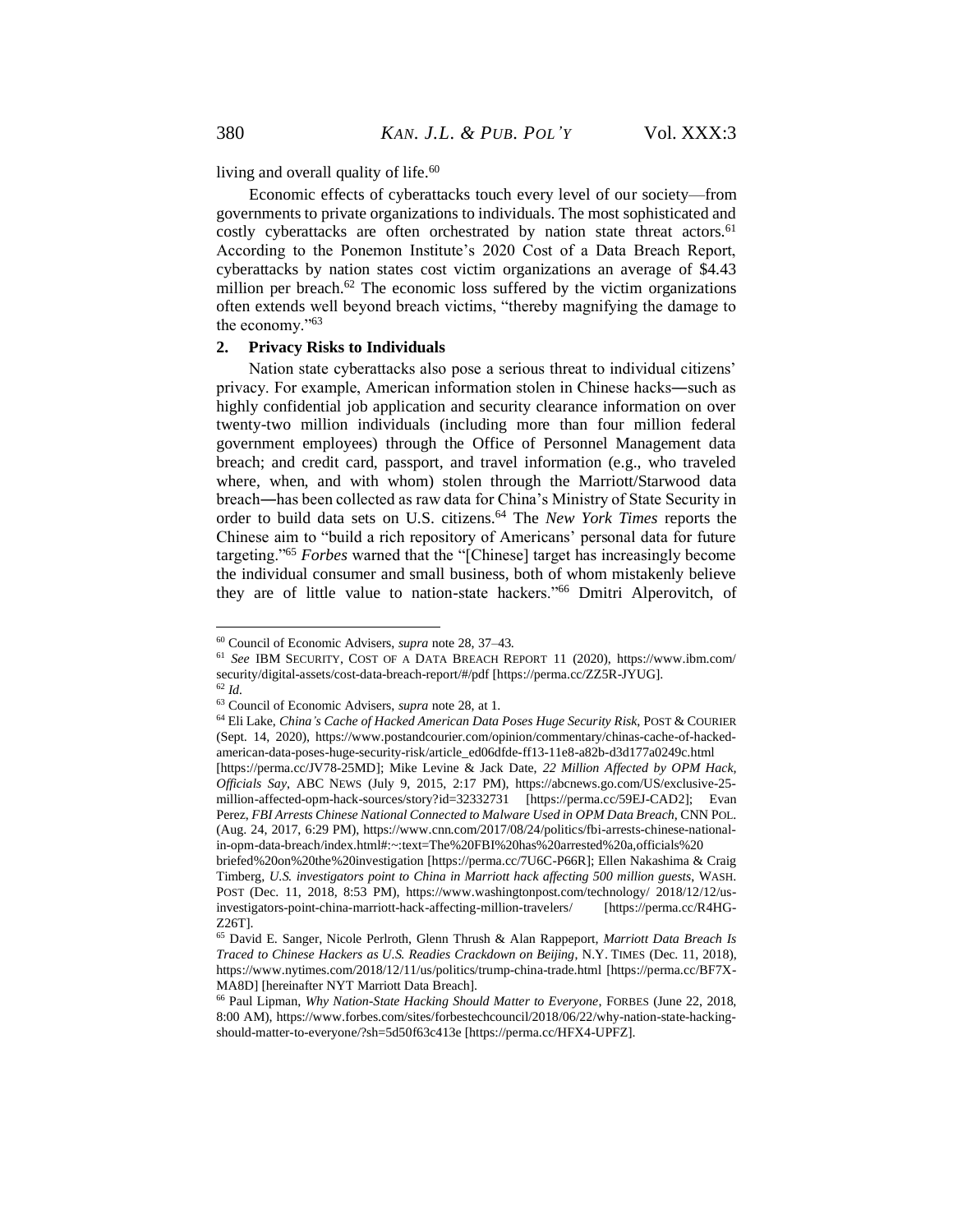cybersecurity firm CrowdStrike, explained in an interview that all the raw data from the Marriott/Starwood breach "is all going back to a data lake that can be used [by Chinese] counterintelligence."<sup>67</sup> The Chinese could use such data for a variety of purposes―from blackmailing corporate executives to influencing political figures, elections, and public debates.<sup>68</sup>

# **3. National Welfare and Existential Risks**

Nation state cyberattacks present serious threats not only to our economic and privacy interests, but also to our stability as a nation. Nation state hacking events pose a very real, immediate threat to our national welfare. Individual livelihoods can be wrecked by malicious code and intellectual property theft; individual freedoms challenged through surveillance and content manipulation; and individual lives lost through attacks on critical infrastructure.

Of highest concern are risks to our critical infrastructure. For many years, the vast majority of us have felt immune to life-threatening consequences of any kind of nation state attacks. With the proliferation in cyber tools and cyberattacks, that is no longer the case. The possibility of a nation state attack on our country's critical infrastructure systems―such as power grids, hospitals, financial systems, and transportation―is no longer science fiction or fantasy. Such attacks have already taken place. In December 2015, an attack on Ukraine's electrical grid attributed to the Russian Advanced Persistent Threat (APT) group Sandworm "targeted power distribution centers and left 230,000 residents without power the day before Christmas."<sup>69</sup> The attackers also disabled backup generators.<sup>70</sup> "'BlackEnergy,' the same Sandworm malware that caused the blackout in Ukraine, has been detected in electric utilities in the United States," including locations like Los Angeles and Salt Lake City.<sup>71</sup> The Brookings Institution warns that "[a] massive and debilitating attack on critical infrastructure in Western Europe and the United States is inevitable."<sup>72</sup>

In December 2019, the President's National Infrastructure Advisory Council (NIAC), composed of representatives from industry and government, warned the "[e]scalating cyber risks to America's critical infrastructures present an existential threat to continuity of government, economic stability, social order, and national security."<sup>73</sup>

The SolarWinds attack is an important reminder of the vulnerability of our nation and the danger of the digital world it inhabits. An absence of international norms and domestic engagement has granted nation state hackers free rein to steal and destroy valuable data belonging to individuals, organizations, and

<sup>67</sup> NYT Marriott Data Breach, *supra* note 65.

<sup>68</sup> Lake, *supra* note 64.

<sup>69</sup> ALINA POLYAKOVA & SPENCER P. BOYER, THE FUTURE OF POLITICAL WARFARE: RUSSIA, THE WEST, AND THE COMING AGE OF GLOBAL DIGITAL COMPETITION 13-14 (2018), https://www.brookings.edu/wp-content/uploads/2018/03/the-future-of-political-warfare.pdf [https://perma.cc/6KAG-A82V].

<sup>70</sup> *Id*.

<sup>71</sup> *Id*. at 14.

<sup>72</sup> *Id*.

<sup>73</sup> NIAC Working Group, *supra* note 48, at 4.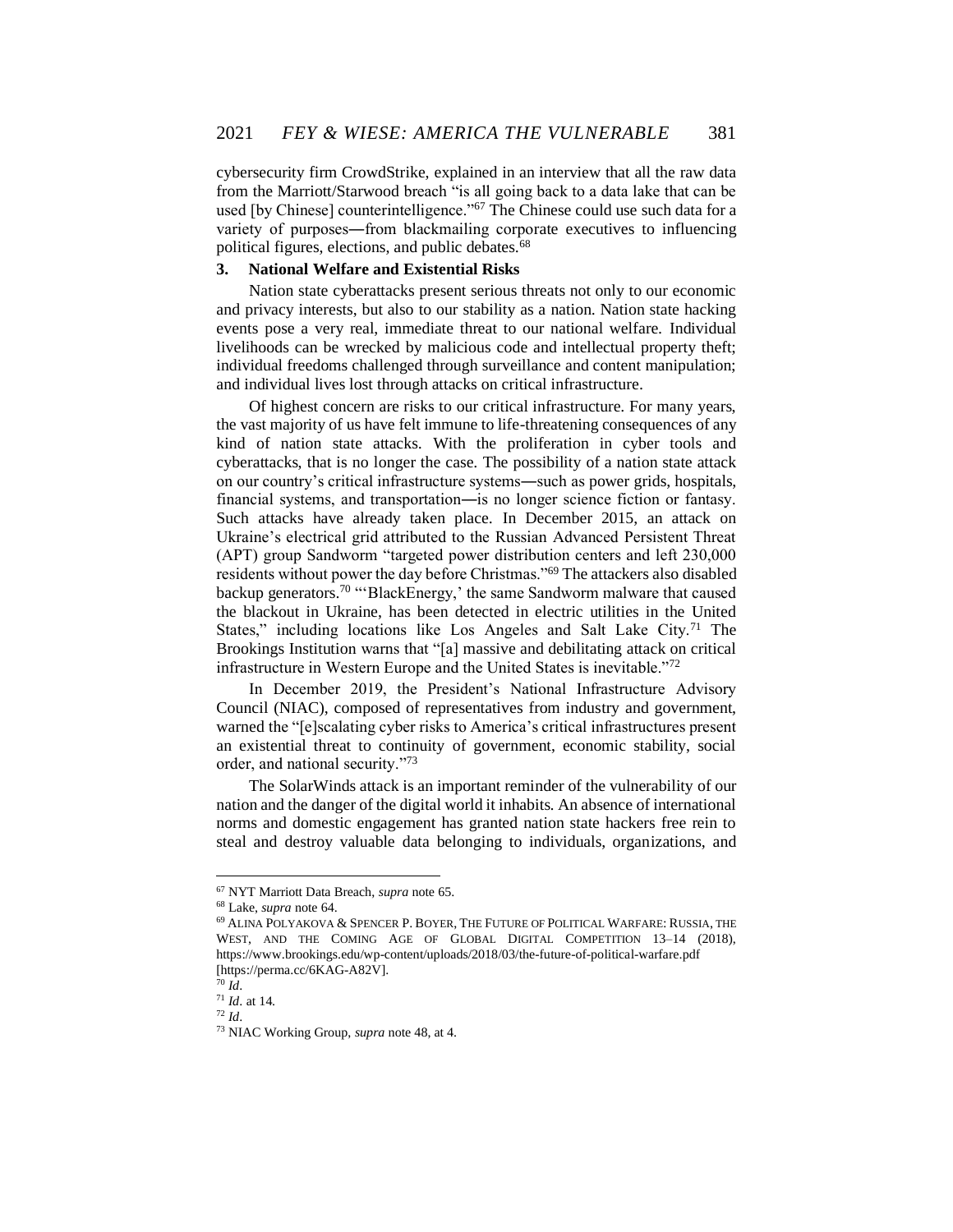countries around the world. Because more nation states have begun to participate in nation state hacking and more private actors have begun to sell their expertise, the risks of destructive and costly cyberattacks are growing rapidly. To check this spiraling threat to global stability and harmony, both the Biden Administration and the whole of our national and global society must take decisive action against it.

# **III. A "WHOLE-OF-SOCIETY RESPONSE" IS REQUIRED TO ADDRESS THE NATION STATE CYBERATTACK THREAT**

Nation state cyberattacks will continue. And the economic, privacy, and security risks posed by such cyberattacks will continue to increase as more and more hostile nations develop their cyberattack capabilities and as attacks further increase in number and sophistication. Deterring and reducing the damage caused by such cyberattacks will require what FBI Director Christopher Wray has described as "a whole-of-society response."<sup>74</sup> In the wake of SolarWinds, corporate executives have touted the importance of collaboration. SolarWinds CEO Sudhakar Ramakrishna asserted, "'The severity and complexity of this attack has taught us that more effectively combatting similar attacks in the future will require an industry-wide approach as well as public-private partnerships that leverage the skills, insight, knowledge and resources of all constituents.'"<sup>75</sup> Microsoft's President Brad Smith similarly advised:

For four centuries, the people of the world have relied on governments to protect them from foreign threats. But digital technology has created a world where governments cannot take effective action alone. The defense of democracy requires that governments and technology companies work together in new and important ways – to share information, strengthen defenses and respond to attacks.<sup>76</sup>

Moving forward, the defense of democracy clearly will require our government and technology companies to work closely together. It also will require significantly increased collaboration, information-sharing, and sharing of responsibility on the part of a very broad group of stakeholders—including the executive, legislative, and judicial branches of our federal government, state and local governments, governments of other countries, academia, technology companies and other for-profit companies, think tanks, NGOs and other nonprofit organizations, and even individual citizens and residents of the United States.

 $74$  Christopher Wray, The Threat Posed by the Chinese Government and the Chinese Communist Party to the Economic and National Security of the United States (July 7, 2020), https://www.fbi.gov/news/speeches/the-threat-posed-by-the-chinese-government-and-thechinese-communist-party-to-the-economic-and-national-security-of-the-united-states [https://perma.cc/BA85-6DFT].

<sup>75</sup> Brian Krebs, *SolarWinds: What Hit Us Could Hit Others*, KREBSONSECURITY (Jan. 12, 2021), https://krebsonsecurity.com/tag/teardrop-malware/ [https://perma.cc/CW7C-476Q].

<sup>76</sup> Smith, *supra* note 20.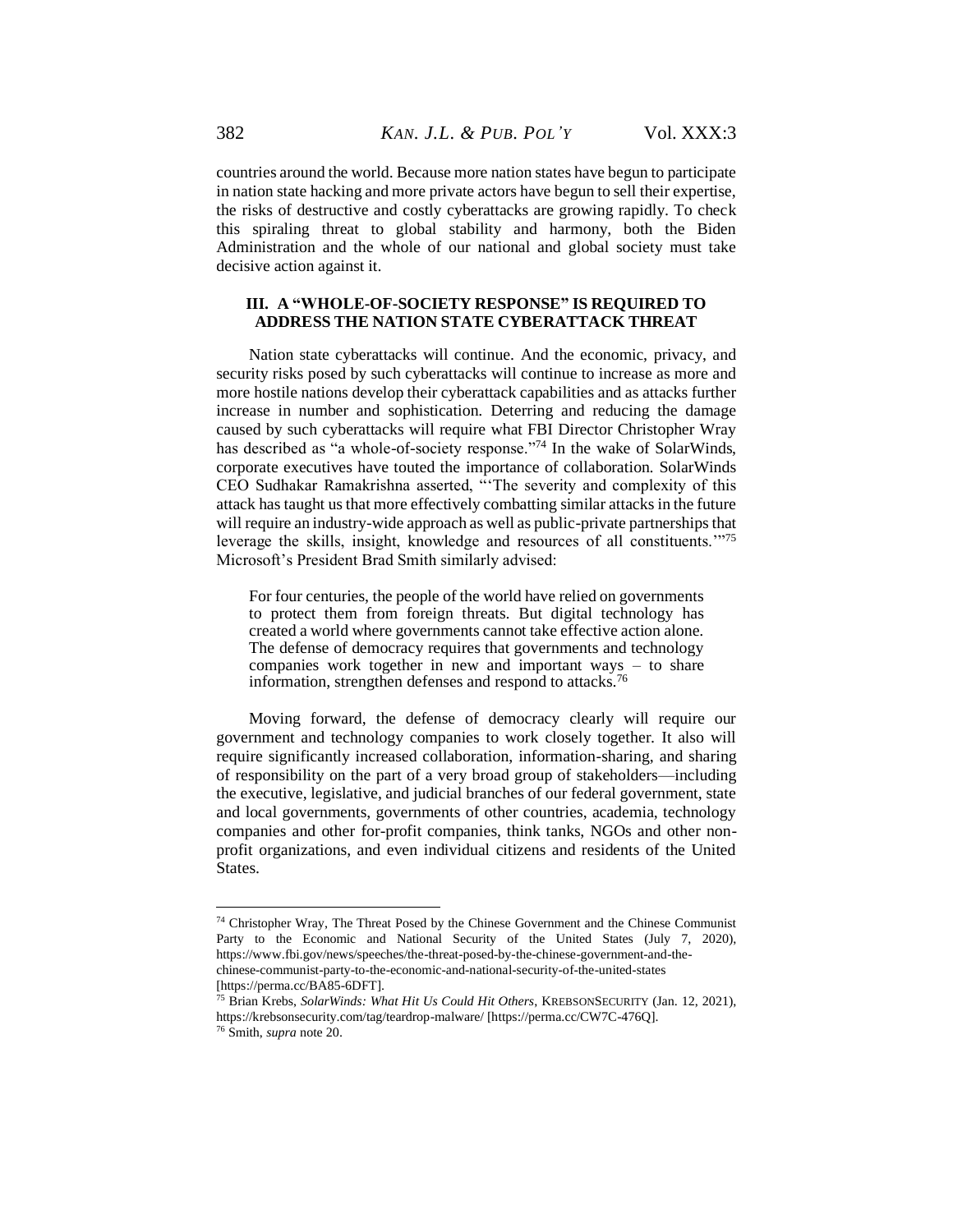The Biden Administration can, and must, take on a strong leadership role in improving the cybersecurity of our nation and the world. As Tom Bossert, former Homeland Security Adviser to President Trump, stated in December of 2020: "We are sick, distracted, and now under cyberattack. Leadership is essential."<sup>77</sup>

### **IV. BIDEN ADMINISTRATION: RECOMMENDED PRIORITIES**

The Biden Administration has a huge task before it. It must not only manage the federal government's efforts to eradicate and recover from the SolarWinds incident, but must also significantly improve our country's defensive and offensive cybersecurity moving forward.

### *A. Responding to the SolarWinds Cyberattack*

Shortly after the SolarWinds cyberattack came to light, Biden pledged his administration "will make cybersecurity a top priority at every level of government―and we will make dealing with this breach a top priority from the moment we take office."78 Biden vowed to "elevate cybersecurity as an imperative across the government, further strengthen partnerships with the private sector, and expand our investment in the infrastructure and people we need to defend against malicious cyberattacks."<sup>79</sup> Biden also signaled an intent to go on the offense against nation state hacking:

A good defense isn't enough; We need to disrupt and deter our adversaries from undertaking significant cyber attacks in the first place . . . We will do that by, among other things, imposing substantial costs on those responsible for such malicious attacks, including in coordination with our allies and partners. Our adversaries should know that, as President, I will not stand idly by in the face of cyber assaults on our nation.<sup>80</sup>

#### **1. Eradicating and Recovering from the SolarWinds Cyberattack**

On December 13, 2020, CISA issued an emergency directive ordering all federal civilian agencies to disconnect or power down SolarWinds Orion software products from their networks immediately.<sup>81</sup> On January 21, 2021,

<sup>77</sup> Bossert, *supra* note 15.

<sup>78</sup> Morgan Chalfant & Maggie Miller, *Biden Vows to Make Cybersecurity 'imperative' Following Massive Hack*, THE HILL (Dec. 17, 2020, 2:37 PM), https://thehill.com/policy/cybersecurity/ 530706-biden-vows-to-make-cybersecurity-imperative-following-massive-hack [https://perma.cc/AG26-3ZP4].

<sup>79</sup> *Id.*

<sup>80</sup> Christina Wilkie, *Joe Biden Warns He Will Be Tough on State Sponsors of Cyberattacks, as U.S. Suffers Massive Hack*, CNBC (Dec. 17, 2020, 5:59 PM), https://www.cnbc.com/2020/12/17/bidenhints-at-a-tougher-stance-against-state-sponsors-of-cyberattacks.html [https://perma.cc/VWT3- W39T].

<sup>81</sup> *CISA Issues Emergency Directive to Mitigate the Compromise of SolarWinds Orion Network Management Products*, CYBERSECURITY & INFRASTRUCTURE SEC. AGENCY (Dec. 13, 2020), https://www.cisa.gov/news/2020/12/13/cisa-issues-emergency-directive-mitigate-compromise-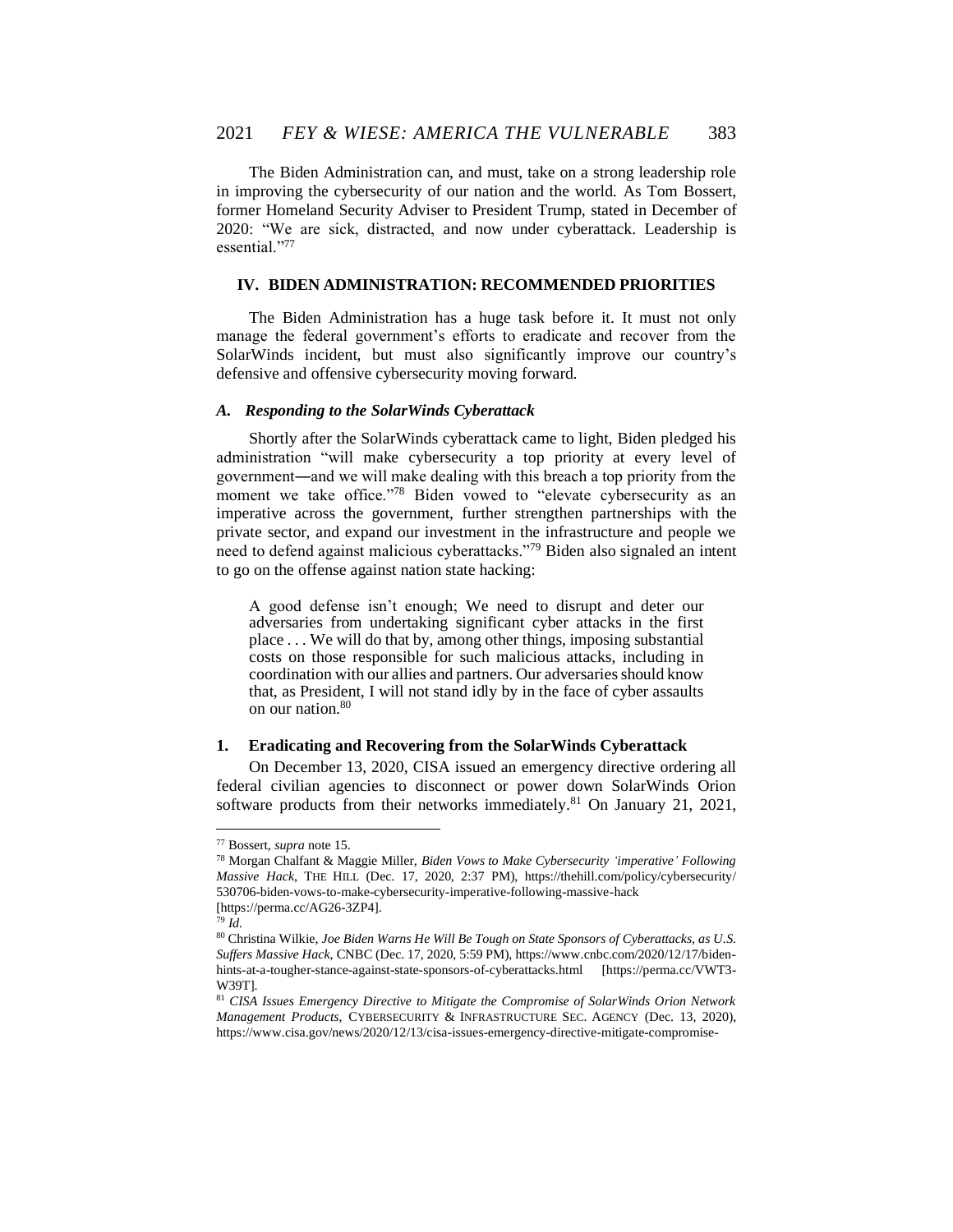President Biden's first full day in office, he ordered the intelligence community to provide a "full assessment" of Russia's involvement in the SolarWinds attack.<sup>82</sup> A key point of inquiry for intelligence officials will be whether the SolarWinds hack "was limited to espionage, or whether 'back doors'<sup>83</sup> placed in government and corporate systems give Russia new abilities to alter data or shut down computer networks entirely."<sup>84</sup>

Eradicating and recovering from the SolarWinds cyberattack will be an extensive process. The government will have to replace huge numbers of computers, network hardware and servers across vast federal networks, while keeping sensitive networks operational.<sup>85</sup> It will need to isolate new networks from the compromised networks. "Cyber threat hunters that are stealthier than the Russians" will need to search for and remove hidden, persistent access controls.<sup>86</sup> Such threat hunters will have to "actively search for, isolate and remove advanced, malicious code that evades automated safeguards."<sup>87</sup> And network operators will need to increase monitoring of internet traffic "to detect and neutralize unexplained anomalies and obvious remote commands from hackers<sup>"88</sup>

The Biden Administration will need to actively manage this process and provide adequate resources―personnel, equipment, and funding―for CISA and the affected agencies to eradicate and recover from the SolarWinds cyberattack. Even with adequate resources, as Vimesh Patel, a former official at the National Counterterrorism Center asserted, "it is unlikely federal agencies will ever have certainty that remnants of the [SolarWinds] hacking campaign have been removed."<sup>89</sup>

#### **2. Implementing an Appropriate Offensive Response**

The Biden Administration also will need to determine and implement an appropriate offensive response to the Russian cyberattack. Even before the attack was attributed by the FBI and CISA to Russia, Biden promised to impose

solarwinds-orion-network [https://perma.cc/2Q3E-KGL2].

<sup>82</sup> Kylie Atwood, Jennifer Hansler & Vivian Salama, *Biden Orders Investigation into Russian Misdeeds as Admin Seeks Nuclear Arms Treaty Extension*, CNN (Jan. 21, 2021, 6:53 PM), https://www.cnn.com/2021/01/21/politics/biden-new-start-extension/index.html

<sup>[</sup>https://perma.cc/Q3LJ-NL2L].

<sup>83</sup> Kim Zetter, *Hacker Lexicon: What Is a Backdoor?*, WIRED (Dec. 11, 2014, 6:35 AM), https://www.wired.com/2014/12/hacker-lexicon-backdoor/ [https://perma.cc/WSL8-TYVG] ("A backdoor in software or a computer system is generally an undocumented portal that allows an administrator to enter the system to troubleshoot or do upkeep. But it also refers to a secret portal that hackers and intelligence agencies use to gain illicit access.").

<sup>84</sup> David E. Sanger & Julian E. Barnes, *Biden Orders Sweeping Assessment of Russian Hacking, Even While Renewing Nuclear Treaty*, N.Y. TIMES (Jan. 21, 2021), https://www.nytimes.com/ 2021/01/21/us/politics/biden-russia-cyber-hack-nuclear.html [https://perma.cc/W9CJ-K3KG]. <sup>85</sup> Bossert, *supra* note 15.

<sup>86</sup> *Id.*

<sup>87</sup> *Id.*

<sup>88</sup> *Id.*

<sup>89</sup> Justin Katz, *Biden Promises 'overwhelming focus' on Hack Recovery*, FED. COMPUT. WEEK (Dec. 22, 2020), https://fcw.com/articles/2020/12/22/biden-cyber-solarwinds-hack-attribute.aspx [https://perma.cc/W6N5-FCV8].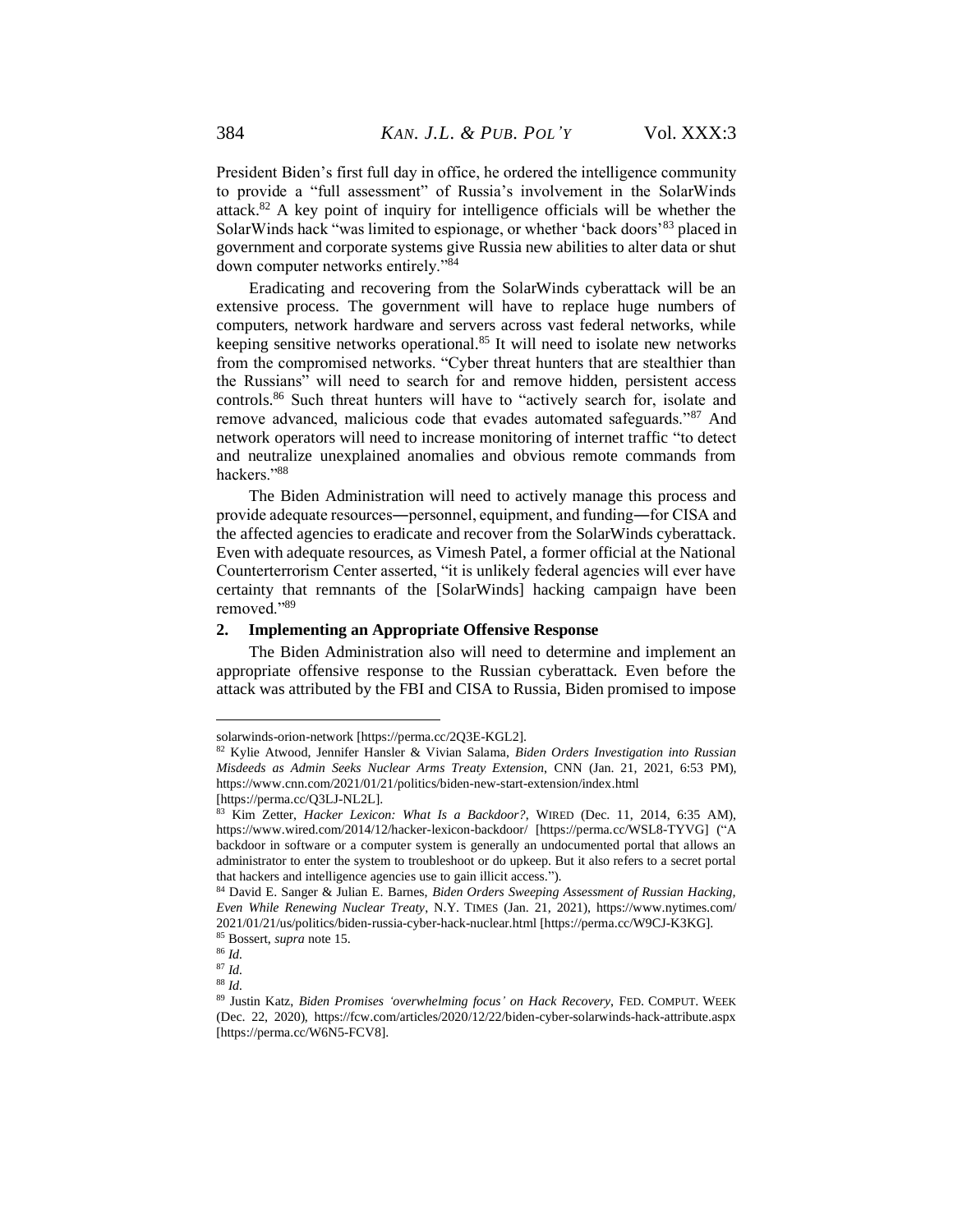"substantial costs" on the parties responsible.<sup>90</sup> Days after the cyberattack's discovery, Biden's White House Chief of Staff Ron Klain stated the United States' push back will go beyond sanctions: "It's not just sanctions. It's steps and things we could do to degrade the capacity of foreign actors to engage in this sort of attack."<sup>91</sup> *Reuters* reported that options being considered "include financial penalties and retaliatory hacks on Russian infrastructure."<sup>92</sup> On April 15, 2021, the Biden Administration issued an executive order imposing wideranging sanctions on Russia for the SolarWinds attack, as well as interference in the 2020 U.S. Presidential election, Russia's occupation of Crimea, and other malign actions.<sup>93</sup> In response to the SolarWinds attack, the Administration formally attributed that attack to the SVR and sanctioned six Russian tech companies that support Russian intelligence services' hacking efforts.<sup>94</sup> Other notable punitive measures for Russia's misdeeds include expelling ten diplomats from the Russian Embassy in Washington, D.C. who were "identified as intelligence officers working under diplomatic cover," imposing sanctions "on all debt Russia issues after June 14, barring U.S. financial institutions from buying government bonds directly from the Russian Central Bank, the Russian National Wealth Fund and the country's Finance Ministry," and imposing sanctions on more than 30 entities and individuals involved in election interference and other disinformation efforts.<sup>95</sup> These sanctions are likely only part of what National Security Adviser Jake Sullivan has previously described as the response of our country to Russia's actions using "a mix of tools seen and unseen."<sup>96</sup>

In determining and exacting punishment on Russia for the SolarWinds attack, the Biden Administration has a key opportunity not only to sanction Russia for the attack, but also to deter other hostile nation states from future cyberattacks on the United States. As James Lewis, senior fellow at the Center for Strategic and International Studies (CSIS), warned, "If we are not willing to do something back, then the bad guys will never stop."<sup>97</sup>

<sup>92</sup> *Id.*

<sup>90</sup> Wilkie, *supra* note 80.

<sup>91</sup> Raphael Satter, *Biden Chief of Staff Says Hack Response Will Go Beyond 'just sanctions'*, REUTERS (Dec. 20, 2020, 9:00 AM), https://www.reuters.com/article/usa-cyber-breach/bidenchief-of-staff-says-hack-response-will-go-beyond-just-sanctions-idUSKBN28U0IK [https://perma.cc/5ZKW-YUYU].

<sup>93</sup> Nahal Toosi & Quint Forgey, *Biden Sanctions Russia, Expels Diplomats Over Election Interference*, POLITICO (Apr. 15, 2021, 6:05 PM), https://www.politico.com/news/2021/ 04/15/biden-sanctions-russia-election-interference-481794 [https://perma.cc/E5HS-WGB2].

<sup>94</sup> Ellen Nakaskima, *Biden Administration Imposes Significant Economic Sanctions on Russia Over Cyberspying, Efforts to Influence Presidential Election*, WASH. POST (Apr. 15, 2021, 4:25 PM), https://www.washingtonpost.com/national-security/biden-to-announce-tough-sanctions-on-russiaover-cyber-spying/2021/04/15/a4c1d260-746e-11eb-948d-19472e683521\_story.html [https://perma.cc/KF57-NZAL].

<sup>95</sup> *Id.*

<sup>96</sup> Julian E. Barnes, David E. Sanger & Lara Jakes, *Biden Administration to Impose Tough Sanctions on Russia*, N.Y. TIMES (Apr. 14, 2021), https://www.nytimes.com/2021/04/14/ us/politics/bidenrussia-sanctions.html [https://perma.cc/QZ3B-X8XN].

<sup>97</sup> Robert Lemos, *Five Ways Government Can Help Businesses Fight Nation-State Attacks*, EWEEK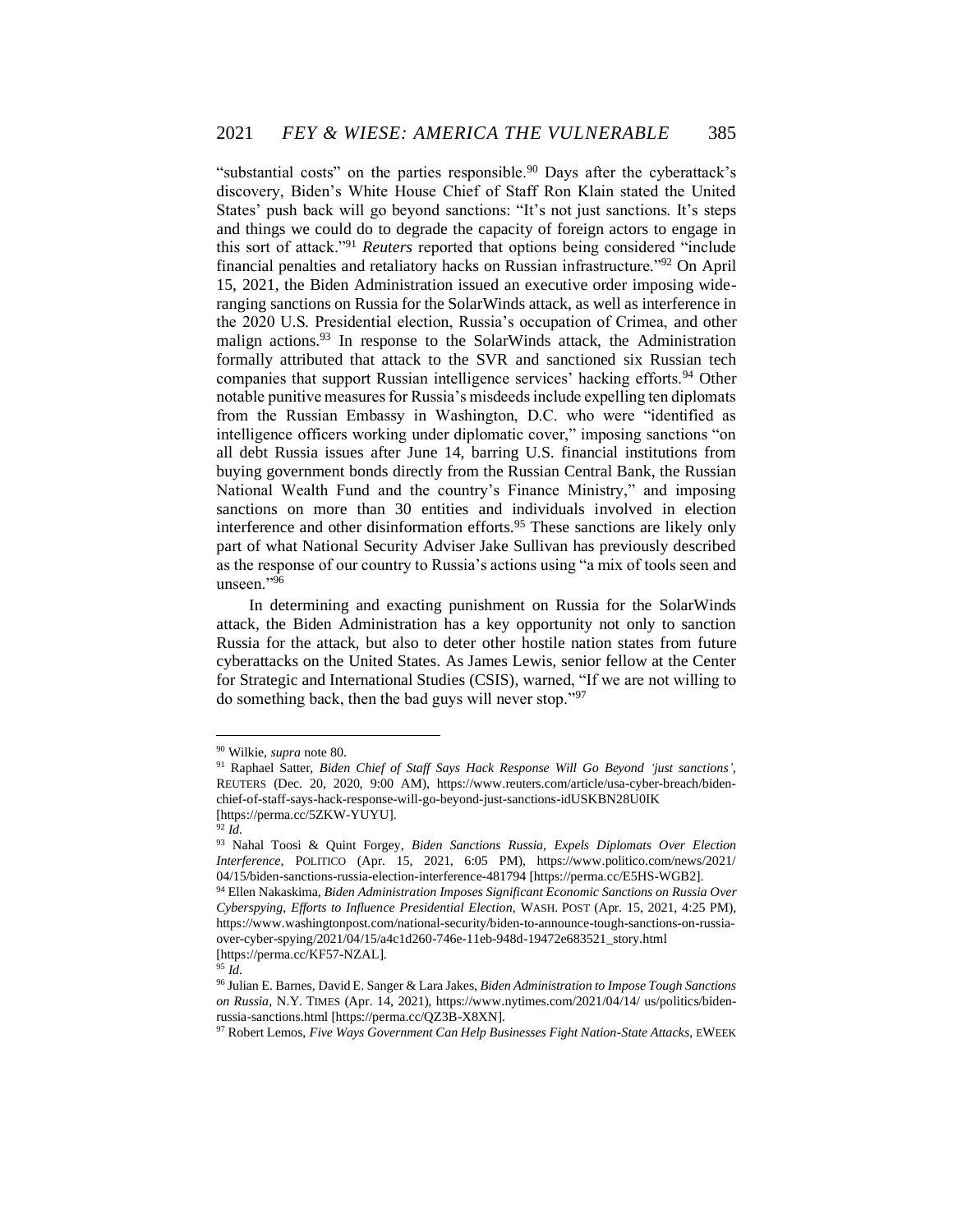#### *B. Improving the Nation's Cybersecurity*

The SolarWinds cyberattack once again demonstrates the vulnerability of our government networks to clandestine infiltration and attack, and highlights our country's need to drastically improve our offensive and defensive cyber capabilities. President Biden is keenly aware of the need for action. Biden noted that "[w]e need to close the gap between where our capabilities are now and where they need to be to better deter, detect, disrupt, and respond to these sorts of intrusions in the future."<sup>98</sup> As noted above, President Biden vowed to "make cybersecurity a top priority at every level of government."<sup>99</sup>

Congress has recognized the need for improvements in cybersecurity. The bi-partisan U.S. Cyberspace Solarium Commission (the Commission) was "established in the John S. McCain National Defense Authorization Act for Fiscal Year 2019 to 'develop a consensus on a strategic approach to defending the United States in cyberspace against cyber attacks of significant consequences.'"<sup>100</sup> In its final report issued on March 11, 2020 (the Report), the Commission advocated for "a new strategic approach to cybersecurity: layered cyber deterrence. The desired end state of layered cyber deterrence is a reduced probability and impact of cyberattacks of significant consequence."<sup>101</sup> The Commission proposed three layers of cyber deterrence―(1) shape behavior, (2) deny benefits, and (3) impose  $costs^{102}$ —which are in turn "supported by six policy pillars<sup>103</sup> that organize more than 75 recommendations. These pillars represent the means to implement layered cyber deterrence."<sup>104</sup> On January 19, 2021, the Commission released its "Transition Book for the Incoming Biden Administration," which is intended as a guide for the Administration in "identifying possible early policy achievements and suggesting priorities for

<sup>(</sup>Sept. 5, 2018), https://www.eweek.com/security/five-ways-government-can-help-businessesfight-nation-state-attacks [https://perma.cc/8BR8-D3ZU].

<sup>98</sup> Maggie Miller, *Biden Calls for Modernizing US Defenses Following Massive Hack*, THE HILL (Dec. 28, 2020, 4:33 PM), [https://thehill.com/policy/cybersecurity/531868-biden-calls-for](https://thehill.com/policy/cybersecurity/531868-biden-calls-for-modernizing-us-defenses-following-massive-hack)[modernizing-us-defenses-following-massive-hack](https://thehill.com/policy/cybersecurity/531868-biden-calls-for-modernizing-us-defenses-following-massive-hack) [https://perma.cc/6XYA-LJLK]. <sup>99</sup> Chalfant & Miller, *supra* note 78.

<sup>100</sup> *Introduction*, U.S. CYBERSPACE SOLARIUM COMM'N, https://www.solarium.gov/ [https:// perma.cc/HAF3-46UE].

<sup>101</sup> U.S. CYBERSPACE SOLARIUM COMM'N, FINAL REPORT 1 (2020), [https://drive.google.com/file/d/1ryMCIL\\_dZ30QyjFqFkkf10MxIXJGT4yv/view](https://drive.google.com/file/d/1ryMCIL_dZ30QyjFqFkkf10MxIXJGT4yv/view) [https://perma.cc/TBS3-M3GU].

<sup>&</sup>lt;sup>102</sup> The Commission describes these deterrent layers as follows:

<sup>1.</sup> *Shape behavior*. The United States must work with allies and partners to promote responsible behavior in cyberspace.

<sup>2.</sup> *Deny benefits*. The United States must deny benefits to adversaries who have long exploited cyberspace to their advantage, to American disadvantage, and at little cost to themselves. This new approach requires securing critical networks in collaboration with the private sector to promote national resilience and increase the security of the cyber ecosystem.

<sup>3.</sup> *Impose costs*. The United States must maintain the capability, capacity, and credibility needed to retaliate against actors who target America in and through cyberspace.

*Id.*  $103$  *Id.* at 2–6.

<sup>104</sup> *Id.* at 2.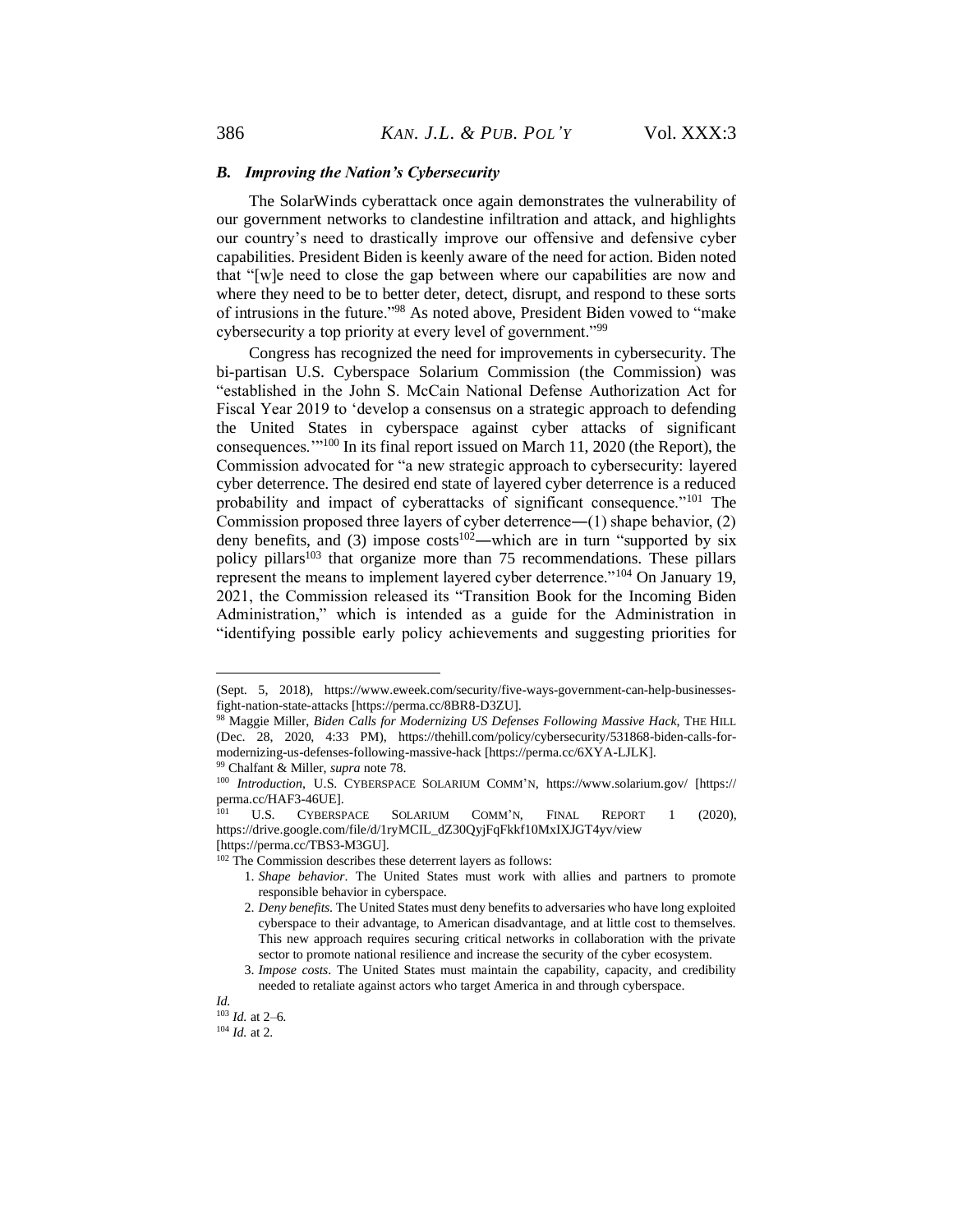action over the coming months and years," based on the Commission's original Report.<sup>105</sup>

Improving our nation's ability to defend itself against nation state cyberattacks is a monumental task, and we do not try to cover the entire waterfront of necessary actions in this article, but instead recommend three key actions in each of three different categories that we think are most important: (1) overhauling cybersecurity; (2) improving information governance; and (3) improving America's cybersecurity leadership. Most of the cybersecurity and leadership-related recommendations set forth in this article will have a familiar ring to those who are familiar with the Commission's Report, but we also include recommendations and raise finer points not covered by the Report that we think are similarly important.

### **1. Significantly Overhauling Federal Cybersecurity**

First and foremost, the Biden Administration needs to significantly overhaul the federal government's<sup>106</sup> cybersecurity program. The approach to such an overhaul will have to be multifaceted and well-funded. An entire book could be devoted to this topic. But, for purposes of this article, we will highlight three recommended actions: (1) selecting strong, experienced cybersecurity leaders and team members; (2) significantly improving offensive and defensive cyber capabilities; and (3) markedly updating the federal government's supply chain risk management processes.

# *a. Selecting and Retaining Strong, Experienced Cybersecurity Leaders and Team Members*

The Biden Administration must select and retain well-respected, experienced people to lead and staff the government's cybersecurity initiatives. Leaders with years of high-level cybersecurity expertise are needed to develop strong policies, issue spot, and effectively respond when critical problems arise. The Biden Administration clearly recognizes the importance of this. President Biden's picks for top national security positions are highly regarded and have considerable cybersecurity experience.

Alejandro Mayorkas, the new Secretary of the Department for Homeland Security, spearheaded multiple international cybersecurity agreements as the former deputy DHS secretary under President Obama.<sup>107</sup> Avril Haines, the new Director of National Intelligence, served as CIA deputy director under Obama

<sup>105</sup> U.S. CYBERSPACE SOLARIUM COMM'N, TRANSITION BOOK FOR THE INCOMING BIDEN ADMINISTRATION 2 (2021), [https://drive.google.com/file/d/1gEx3\\_3Dlo6eyXX9tia1SnZAJFwc](https://drive.google.com/file/d/1gEx3_3Dlo6eyXX9tia1SnZAJFwcxKlM8/view) [xKlM8/view](https://drive.google.com/file/d/1gEx3_3Dlo6eyXX9tia1SnZAJFwcxKlM8/view) [https://perma.cc/V6JE-MT7Y].

<sup>&</sup>lt;sup>106</sup> In this section of the article, the recommendations for the Biden Administration often reference the "federal government." To be clear, the Biden Administration has the ability to set policy for the executive branch federal departments and agencies. Due to the Constitution's separation of powers, the Biden Administration cannot unilaterally set policy for the legislative and judicial branches, but it can coordinate with those branches and can also advocate for legislation to protect those branches of government.

<sup>107</sup> Lucas Ropek, *How Biden Could Change the Conversation on Cybersecurity*, GOV'T TECH. (Nov. 30, 2020), https://www.govtech.com/security/How-Biden-Could-Change-the-Conversation -on-Cybersecurity.html [https://perma.cc/P9M5-WHE5].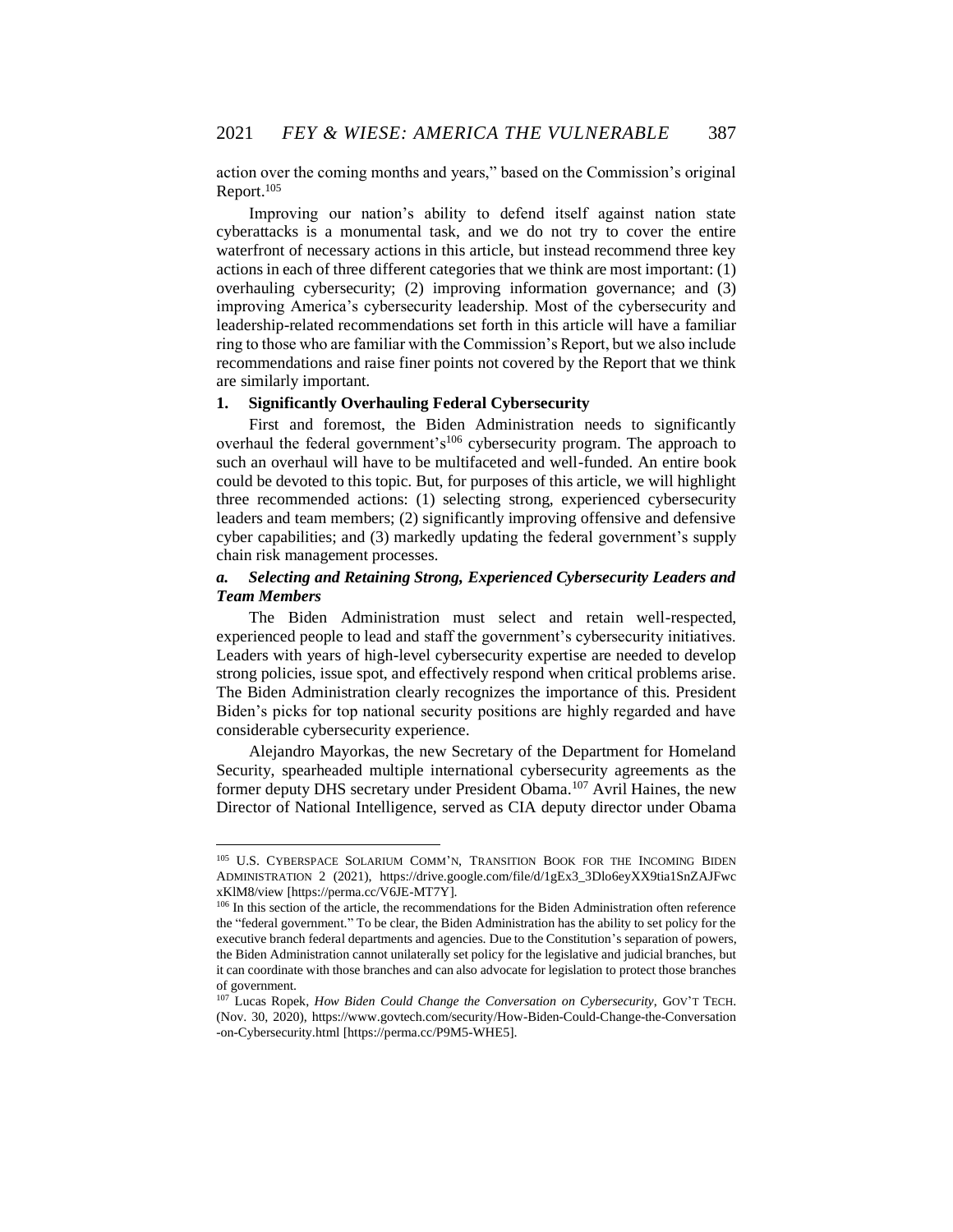during a period that included more integration of cyberoperations into the agency's mission.<sup>108</sup> The new Secretary of the Department of Defense, Retired Army Gen. Lloyd Austin, has significant cyberattack experience.<sup>109</sup> Lisa Monaco, the new Deputy Attorney General, played "a prominent cybersecurity role in the Obama Administration as homeland security adviser."<sup>110</sup> These leaders will all have critical roles to play in carrying out President Biden's pledges on cybersecurity.<sup>111</sup>

On April 12, 2021, the White House announced President Biden would nominate Chris Inglis as the nation's first National Cyber Director and would nominate Jen Easterly as Director of CISA.<sup>112</sup> Inglis "served as Deputy Director of the National Security Agency during both the Bush and Obama Administrations," from 2006 to 2014.<sup>113</sup> Easterly served on the National Security Council under President Obama and "was also a senior official at the National Security Agency and helped build U.S. Cyber Command."<sup>114</sup> On June 17, 2021, the Senate confirmed Inglis, and on July 12, 2021, it confirmed Easterly.<sup>115</sup> The National Defense Authorization Act (NDAA) for fiscal year 2021 created the new National Cyber Director position, representing a key step forward. The National Cyber Director will be the President's principal advisor on cybersecurity policy and strategy<sup>116</sup> and will play a key role in coordinating

<sup>108</sup> *Id.*

<sup>109</sup> Caitlin Chin, *After the SolarWinds Hack, the Biden Administration Must Address Russian Cybersecurity Threats*, BROOKINGS INST. (Jan. 11, 2021), https://www.brookings.edu/blog/ techtank/2021/01/11/after-the-solarwinds-hack-the-biden-administration-must-address-russiancybersecurity-threats/ [https://perma.cc/TB9Q-ERPC].

<sup>110</sup> Tim Starks, *Biden Transition Fills Some Top Cybersecurity Personnel Spots*, CYBERSCOOP (Jan. 8, 2021), <https://www.cyberscoop.com/biden-transition-cybersecurity-nominees/> [https:// perma.cc/92ER-W5QL].

<sup>&</sup>lt;sup>111</sup> Other notable selections of cyber veterans include Anne Neuberger as deputy national security adviser for cyber and emerging technology on the National Security Council, and Rob Joyce as National Security Agency cybersecurity director. Shannon Vavra, *Rob Joyce Named New NSA Cybersecurity Director*, CYBERSCOOP (Jan. 15, 2021), [https://www.cyberscoop.com/rob-joyce](https://www.cyberscoop.com/rob-joyce-nsa-cybersecurity-director-neuberger/)[nsa-cybersecurity-director-neuberger/](https://www.cyberscoop.com/rob-joyce-nsa-cybersecurity-director-neuberger/) [https://perma.cc/KVM3-RQPC].

<sup>112</sup> Eric Geller, *Biden Names Former NSA Officials to Key Cybersecurity Positions*, POLITICO (Apr. 12, 2021, 10:38 AM), https://www.politico.com/news/2021/04/12/biden-nominates-former-nsaofficials-480945 [https://perma.cc/B57T-DCFF].

<sup>113</sup> *Id.*

<sup>114</sup> Charlie Mitchell, *Reports: Silvers in Line for CISA post, Easterly to be Nominated for New National Cyber Director Position*, INSIDE CYBERSECURITY (Jan. 22, 2021), https://insidecybersecurity.com/share/12010 [https://perma.cc/4LRR-VGPN]. Earlier news reports indicated that Easterly had been in contention for the National Cyber Director position. *Id.*

<sup>115</sup> Eric Geller, *Senate Confirms Chris Inglis as Biden's Top Cyber Adviser*, POLITICO (June 17, 2021), https://www.politico.com/news/2021/06/17/senate-confirms-chris-inglis-cyber-495075; Tim Starks, *Senate Confirms Former White House, NSA official Jen Easterly as CISA Director After Delay*, CYBERSCOOP (July 12, 2021), https://www.cyberscoop.com/jen-easterly-cisadirector-senate-vote/ [https://perma.cc/89BR-DEQL].

<sup>116</sup> The NDAA for 2021 established a new Office of the National Cybersecurity Director within the Executive Office of the President. The NCD, a Senate-confirmed position, will serve as "'the principal advisor to the President on cybersecurity policy and strategy relating to the coordination of' defensive strategies for federal and critical infrastructure organizations, incident response, diplomatic initiatives relating to cybersecurity, efforts to deter adversaries and industry engagement." Andrew J. Grotto, *How to Make the National Cyber Director Position Work*,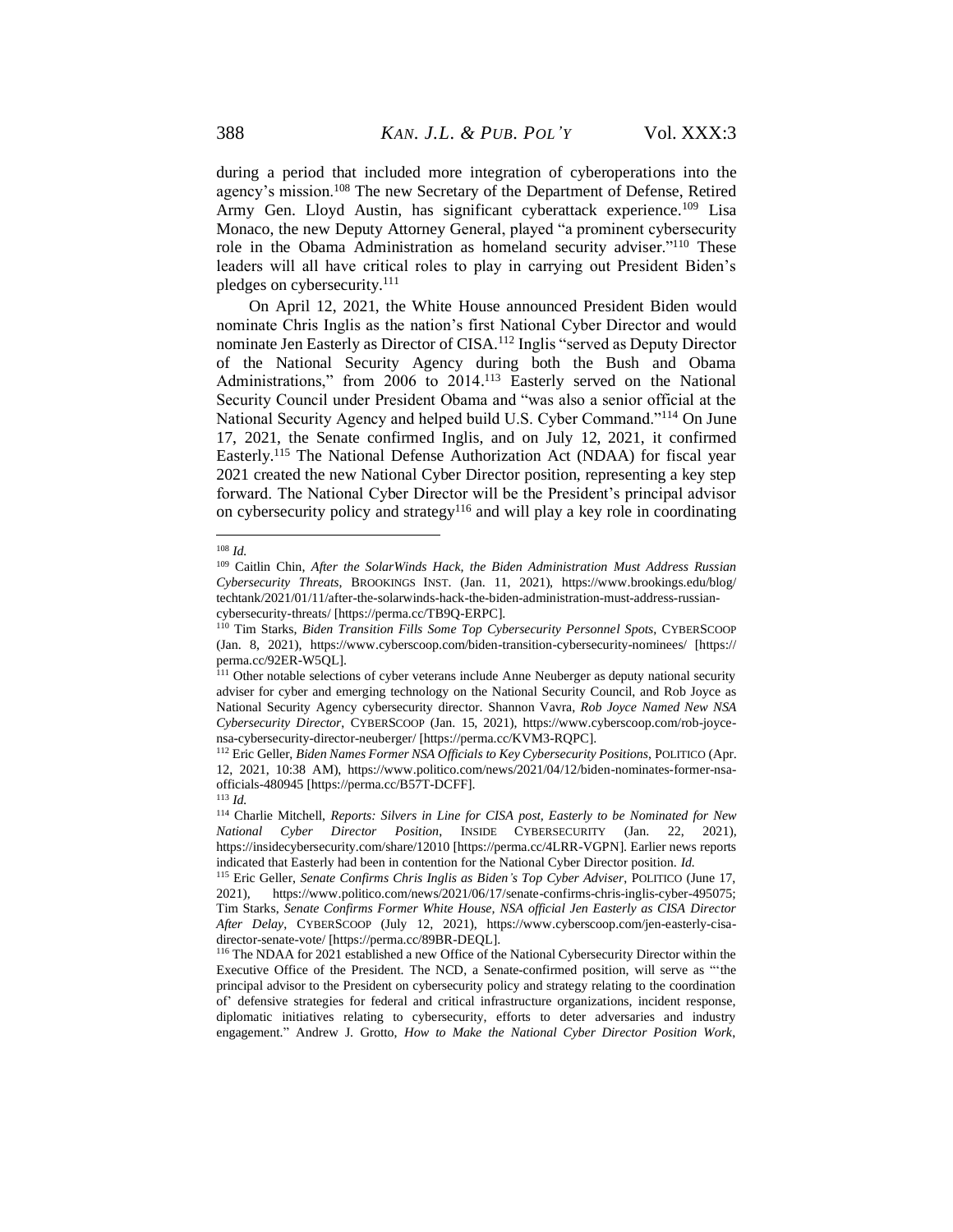discussions with cybersecurity leaders of federal agencies.

Significantly improving our nation's cybersecurity will require not only great leaders, but also talented people to support them. The Biden Administration should seek to hire and retain the best and brightest cybersecurity and technology personnel, and should pay them accordingly. The Biden Administration should embed cybersecurity into the fabric of the federal government, and regularly and effectively train all of its employees, not just those in cybersecurity or technology-related roles, to always think and act with cybersecurity in mind. In furtherance of increasing our country's cybersecurity and technology talent pool, the Biden Administration also should support educational initiatives designed to increase student knowledge and interest in cybersecurity and technology at the primary, secondary, and post-secondary levels.

# *b. Significantly Improving Defensive Cybersecurity, while Continuing to Improve Offensive Capabilities*

The old adage that the best defense is a good offense does not hold true in the area of cybersecurity. In the cybersecurity realm, a strong offense and a strong defense are both required. The Biden Administration will, of course, need to continue to improve our country's offensive cyber capabilities. And it will need to carefully consider when and how to best use those capabilities in retaliation for nation state cyberattacks on the United States. As cybersecurity consultant Charles Denyer asserted, "The more advanced the United States is in terms of cyber offensive measures, the less likely our adversaries will want to attack the United States, as they'll know full well what the repercussions are."<sup>117</sup> Denyer further stated, "[A] digital detente may be the best or only course that plays out in the long term."<sup>118</sup>

But the Biden Administration also will need to significantly improve the government's defenses against cyberattacks. Bonnie Kristian, a fellow at the think tank Defense Priorities, contends that the United States' current approach to cybersecurity has been too focused on offense, to its peril.<sup>119</sup> Kristian stated, "We do way too many strikes and far too little defense, exposing our agencies and secrets to breaches like [SolarWinds]."<sup>120</sup> In 2017, Reuters reported that

LAWFARE INST. (Jan. 15, 2021, 2:40 PM), https://www.lawfareblog.com/how-make-nationalcyber-director-position-work#:~:text=The%20head%20of%20the%20ONCD,and%20critical%20 infrastructure%20organizations%2C%20incident [https://perma.cc/DFD7-CSNA].

<sup>117</sup> Grant Gross, *Experts See a Shift in Cybersecurity Under a Biden Administration*, WASH. EXAMINER (Dec. 3, 2020, 11:00 PM), https://www.washingtonexaminer.com/ policy/technology/experts-see-a-shift-in-cybersecurity-under-a-biden-administration [https://perma.cc/H5BU-QS5L].

<sup>118</sup> *Id.*

<sup>119</sup> Bonnie Kristian, *Sweeping Hack Gives Biden a Mandate to Reorient America's Cyber Strategy*, DEFENSE ONE (Dec. 15, 2020)[, https://www.defenseone.com/ideas/2020/12/sweeping-hack-gives](https://www.defenseone.com/ideas/2020/12/sweeping-hack-gives-biden-mandate-reorient-americas-cyber-strategy/170772/)[biden-mandate-reorient-americas-cyber-strategy/170772/](https://www.defenseone.com/ideas/2020/12/sweeping-hack-gives-biden-mandate-reorient-americas-cyber-strategy/170772/) [https://perma.cc/28LL-LEFN].

<sup>&</sup>lt;sup>120</sup> *Id.* The United States is understandably guarded about its offensive cyber maneuvers. However, it is widely accepted that Stuxnet—a malicious computer worm that "targets centrifuges used to produce the enriched uranium that powers nuclear weapons and reactors"—was developed by U.S. and Israeli intelligence agencies and used in 2010 to target an Iranian nuclear facility, ultimately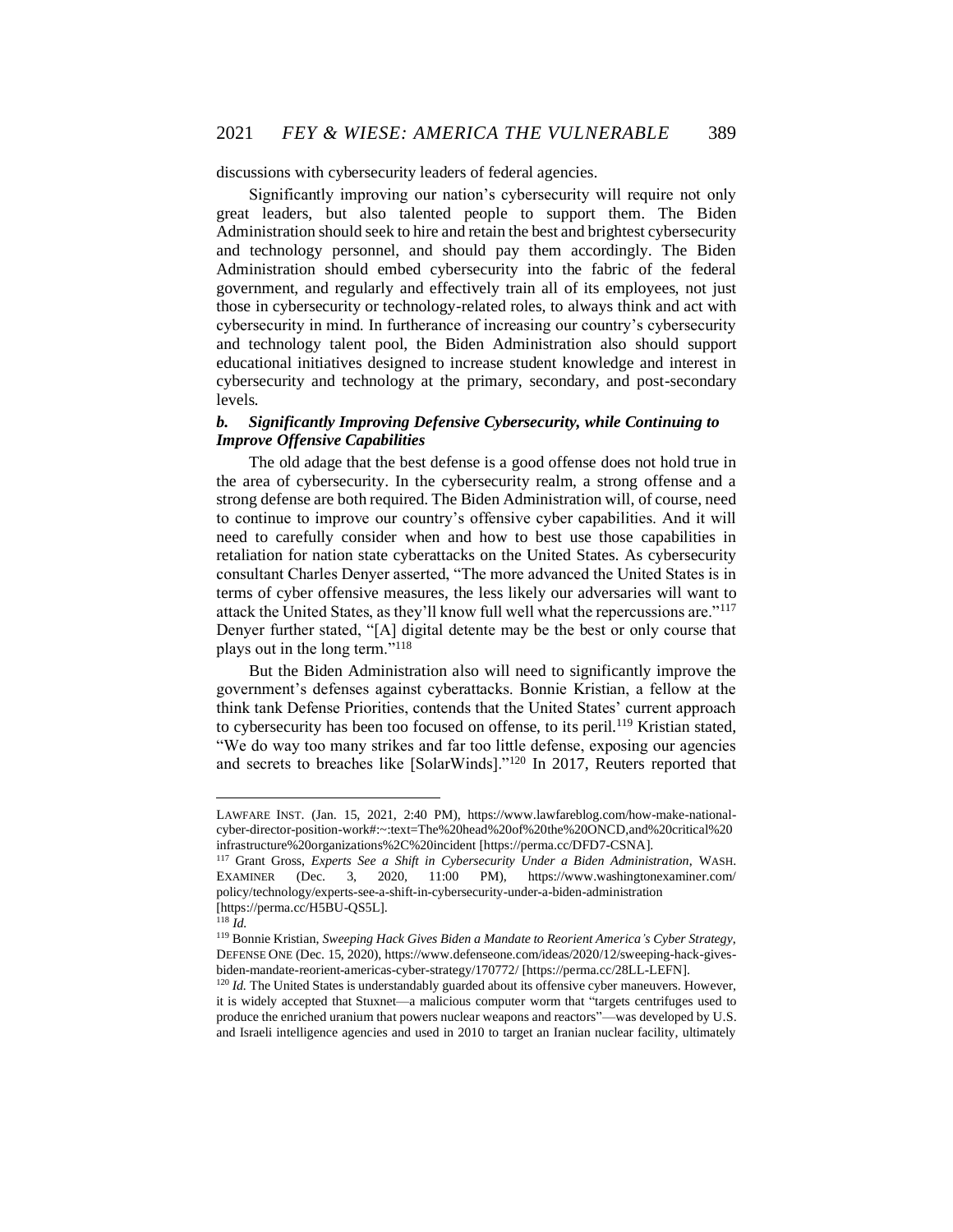about 90 percent of U.S. federal spending on cyber programs is "dedicated to offensive efforts, including penetrating the computer systems of adversaries, listening to communications and developing the means to disable or degrade infrastructure."<sup>121</sup> As demonstrated by the SolarWinds cyberattack, ten percent of funding focused on defensive efforts clearly is not enough. The federal government needs a stronger, layered cybersecurity program with defense in depth and robust cyber threat detection, as well as cyber threat hunting capabilities to better identify unusual behavior that might signal the presence of malicious activity within networks. A strong cybersecurity program will require continued and significant investments in advanced cybersecurity tools, tradecraft, and emerging technologies.

Ultimately, the Biden Administration should strike a balance between cyber offense and defense—one that shows both strength of capabilities and keen vigilance against threats. Our country must quickly harness its current, albeit arguably fleeting, competitive advantage in technology to prepare offensively and defensively for the increasing dangers that will be posed by future nation state cyberattacks against the United States.

# *c. Markedly Improving the Federal Government's Supply Chain Risk Management Processes*

As SolarWinds reminds us, it is not enough for the Biden Administration to focus only on the government's internal security measures. It also must significantly upgrade the federal government's supply chain risk management processes. As Accenture noted in its Third Annual State of Cyber Resilience report, "40 percent of security breaches are now indirect," with threat actors targeting "the weak links in the supply chain or business ecosystem."<sup>122</sup> Great care must be taken by both the public sector and the private sector in selecting, contracting with, and monitoring third-party vendors, particularly vendors with access to sensitive personal data and other highly confidential data.

With respect to vendor selection, particularly because of the large number of vendors that are permitted to either store or access the federal government's data, it is important for the Biden Administration to have a risk-based process in place for selecting vendors. Vendors with access to large volumes of highly confidential data and IoT vendors should be given a significantly higher degree of scrutiny than non-IoT vendors with access to small volumes of nonconfidential data. The selection process should consider not only factors like business reputation, financial condition, and experience, but also a vendor's third-party security assessments and audits, specific data protection and privacy

destroying Iranian uranium centrifuges. Josh Fruhlinger, *What is Stuxnet, Who Created It and How Does It Work?*, CSO (Aug. 22, 2017, 2:39 AM), https://www.csoonline.com/article/3218104/whatis-stuxnet-who-created-it-and-how-does-it-work.html [https://perma.cc/CZ44-MSLP].

<sup>121</sup> Dustin Volz, *Global cyber attack fuels concern about U.S. vulnerability disclosures*, REUTERS (May 12, 2017, 4:48 PM), [https://www.reuters.com/article/us-britain-security-hospitals-nsa](https://www.reuters.com/article/us-britain-security-hospitals-nsa-idUSKBN1882ZF)[idUSKBN1882ZF](https://www.reuters.com/article/us-britain-security-hospitals-nsa-idUSKBN1882ZF) [https://perma.cc/5VGK-JD7D].

<sup>&</sup>lt;sup>122</sup> Kelly Bissell, Ryan M. LaSalle & Paolo Dal Cin, *Third Annual State of Cyber Resilience*, <br>ACCENTURE 10 (2020), https://www.accenture.com/\_acnmedia/PDF-116/Accenture-10 (2020), https://www.accenture.com/\_acnmedia/PDF-116/Accenture-Cybersecurity-Report-2020.pdf [https://perma.cc/8MFL-UN2J].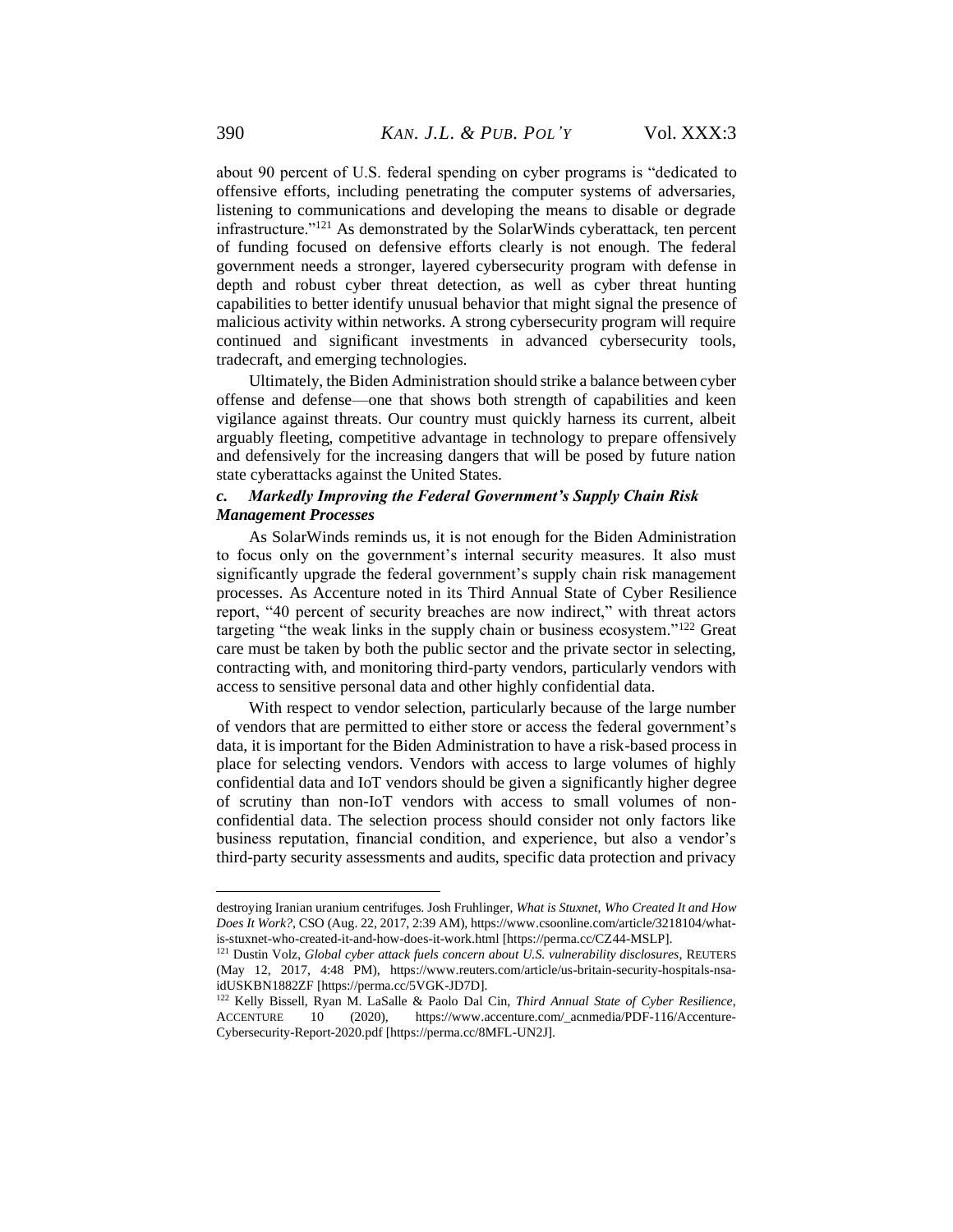practices, and data breach history.<sup>123</sup> If there is a high degree of risk posed by a vendor data breach, an in-person audit to confirm compliance with applicable regulations and best practices should be required. If there is a low degree of risk, then review of the vendor's third-party security audits and policies and practices may be sufficient.

As SolarWinds teaches us, inquiring about vendor locations is also important. SolarWinds is headquartered in Austin, Texas, but during the last decade, the company moved much of its engineering to Eastern European satellite offices―including the Czech Republic, Poland, and Belarus―"where engineers had broad access to the Orion network management software."<sup>124</sup> SolarWinds has not publicly addressed the possibility of insider involvement in the hack, but Russian intelligence operatives are known to be "deeply rooted" in Eastern Europe.<sup>125</sup>

In contracting with vendors, the federal government should not only include specific contractual terms required by applicable laws and regulations, but also terms requiring compliance with all applicable laws, regulations (e.g., for DoD contractors, Defense Federal Acquisition Regulation Supplement (DFARS)), and industry best practices. Contracts should require vendors to promptly notify the government in the event of any identified non-compliance with applicable laws, regulations, or contractual terms, or in the event of identified security incidents that rise to a specified level of significance. Contracts should require participation in joint security incident response exercises and cooperation in the event of security incidents rising to a specified level of significance or data breaches. In addition, contracts should specify obligations, penalties, and liabilities in the event of non-compliance or data breaches. Contracts also should permit the government to audit the vendor's security practices moving forward at specified intervals and in the event of any identified potential security issues. Correspondingly, the federal government should implement risk-based compliance monitoring processes for confirming that its vendors are, in fact, complying with their cybersecurity obligations.

# **2. Markedly Improving Information Governance**

A second area with certain room for improvement is the federal government's information governance program. Information governance encompasses "the various legal and compliance requirements and risks faced by different information-focused disciplines, such as Records and Information Management (RIM), data privacy, information security, and electronic discovery (eDiscovery)."<sup>126</sup> Good information governance is the foundation of every good cybersecurity program. In this next section of the article, we will highlight three key recommended information governance actions required to

<sup>125</sup> *Id.*

<sup>123</sup> *See, e.g.*, Kim Johnson, *Vendor Due Diligence Checklist: 31 Steps to Selecting a Third Party*, BITSIGHT (Apr. 23, 2019), https://www.bitsight.com/blog/vendor-due-diligence-checklist-31 steps-to-selecting-a-third-party [https://perma.cc/3P2Q-9AYP].

<sup>124</sup> Sanger, Perlroth & Barnes, *supra* note 6.

<sup>126</sup> The Sedona Conference, *Commentary on Information Governance, Second Edition*, 20 SEDONA CONF. J. 95, 104–05 (2019).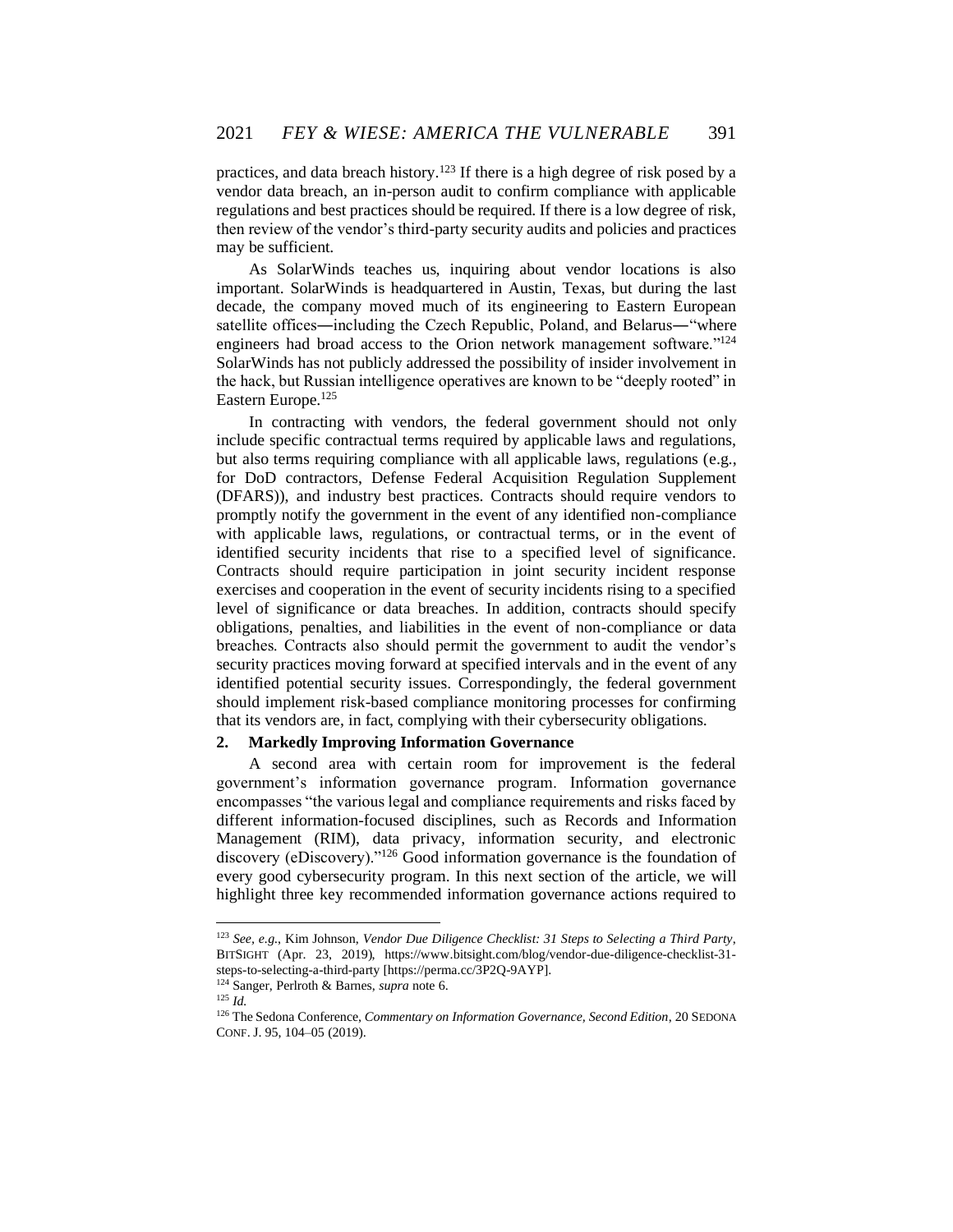support the federal government's cybersecurity. The first is ensuring there is an information governance program in place in all federal agencies in which all employees and contractors with access to information share responsibility for managing data within their systems. The second recommended information governance action is the maintenance of evergreen data maps and data flows. And the third is the timely and secure disposition of information that is no longer needed.

# *a. Structuring an Information Governance Program in which Federal Employees Share Responsibility for Managing Data*

First, the Biden Administration should create an overarching program to ensure each agency has a structured, audited information governance program involving a core committee of cross-functional information governance stakeholders, including not only IT and Legal/Compliance representatives, but also representatives from all other parts of the agency that create, collect, or store data. Each such agency committee should be tasked with assessing the current state of the agency's information governance; developing prioritized plans for improving the agency's governance of information throughout the information lifecycle; setting quantifiable risk reduction and cost reduction goals and measuring and reporting on progress; drafting and updating policies and procedures; and acquiring necessary, secure technology to support the program. Each agency's committee should prioritize its efforts on information governance processes to better manage and protect high risk and high value data. Each committee also should be responsible for obtaining input from employees concerning their actual information governance practices and recommendations for improvement, and for training employees in the agency on required information governance practices. Good information governance requires consistently good information governance practices on the part of all individuals with access to information.

# *b. Maintaining Evergreen Data Maps and Data Flows*

Second, the Biden Administration should hold each federal agency accountable for regularly inventorying its data and developing and maintaining evergreen data maps and data flows. Undergoing a thorough data inventory process will enable each agency to identify the different categories of data it holds (including sensitive personal data and other highly confidential data), and to determine who has access to it, who the agency is sharing it with, and how the agency is protecting it. To keep the data map and data flows "evergreen," the data map and data flows must be timely updated as data collection, storage, and transfer practices change. Knowing what data an agency holds, where it is stored, who has access to it internally, who it is shared with and how, and how it is protected, will enable each agency to make better cybersecurity decisions throughout the information lifecycle, including decisions concerning the level of security required for different systems based on the amount and type of sensitive data contained within such systems.

# *c. Disposing of Data Debris*

Third, the Biden Administration should mandate each agency to implement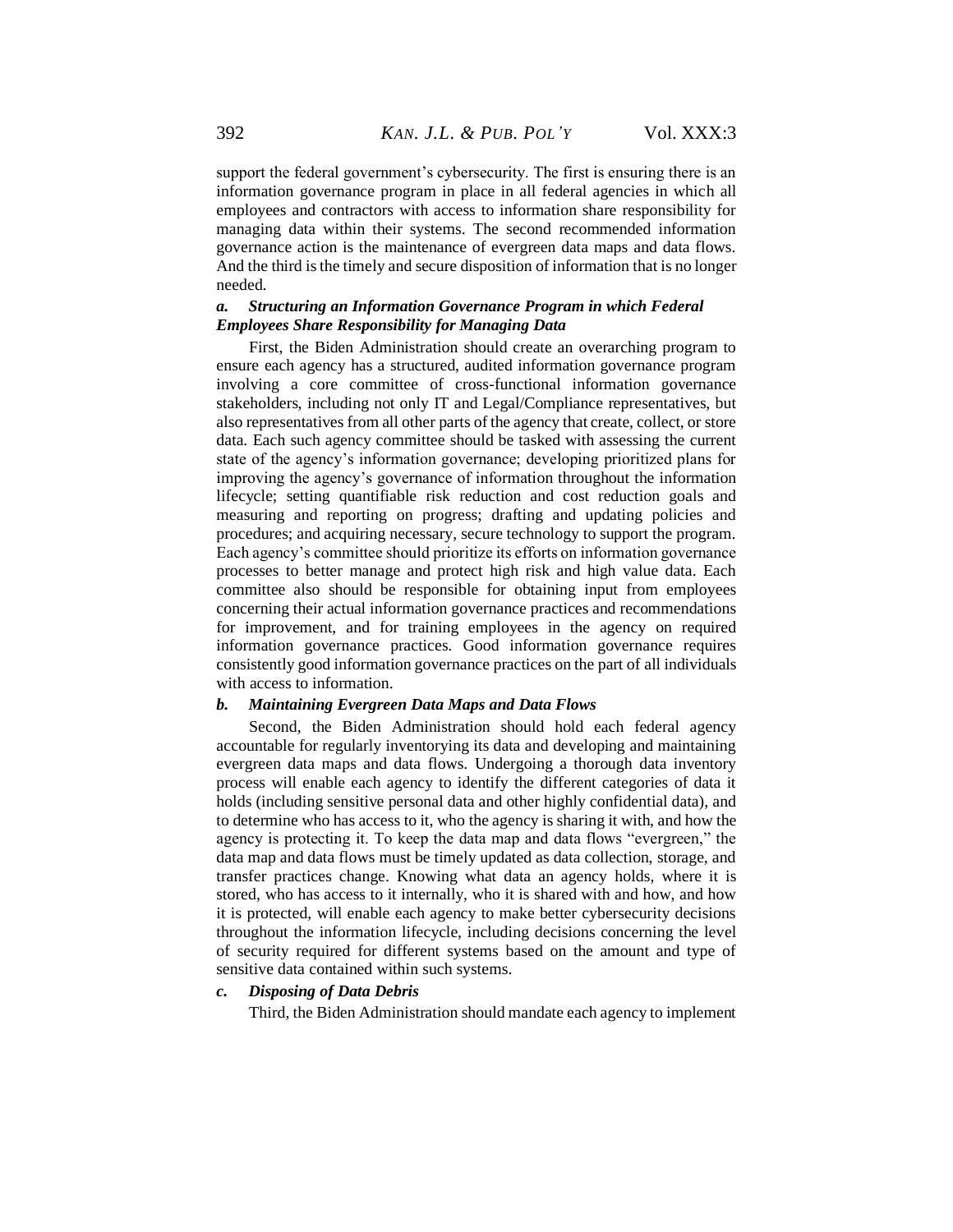processes to dispose of data that is no longer needed. Several years ago, the Compliance, Governance & Oversight Council (CGOC) released survey results showing that sixty-nine percent of data retained by organizations is "data debris" with absolutely no legal, regulatory, or business value.<sup>127</sup> In light of continued, explosive data growth, it is doubtful this percentage would be any lower today. Data debris increases cybersecurity risks, along with other negative consequences (e.g., degraded application performance and difficulty locating needed documents in the midst of the data debris). Steps that will enable the federal government to better manage and better protect the data that is needed to fulfill governmental purposes and legal obligations include: (1) decommissioning applications no longer containing useful information and redundant systems; and (2) implementing legally defensible processes to dispose of unneeded data, including both prospective processes (e.g., implementing automatic deletion processes) and retrospective processes (e.g., conducting legacy information review and remediation processes) to securely dispose of data debris.

# **3. Improving America's Cybersecurity Leadership**

A final area for improvement is America's cybersecurity leadership, both at home and abroad. Although this is an expansive area, we will highlight three recommendations: (1) lead cybersecurity initiatives in America; (2) lead efforts to promote the passage of a comprehensive national data protection law; and (3) play a leadership role in international cybersecurity initiatives.

# *a. Leading Cybersecurity Initiatives in America*

A significant obstacle to the prevention and mitigation of cyberattacks is the dearth of effective collaboration, cooperation, and information sharing―between federal agencies, between governmental entities at the federal, state, and local level, between the federal government and the private sector, and between the government and individuals.<sup>128</sup>

To overcome this obstacle, the Biden Administration first will need to support and promote cybersecurity collaboration, cooperation, and timely information sharing at the governmental level—within the executive branch, with other branches of the federal government, and between federal, state, and local governments. Effective collaboration, cooperation, and information sharing is challenging even within the executive branch level of the federal government because of the different missions, cultures, and legal authorities guiding different government agencies. "This is exacerbated by the different committees and sub-committees that provide congressional oversight."<sup>129</sup>

Second, the Biden Administration will need to increase collaboration, cooperation, and timely information sharing between the government and

<sup>127</sup> COMPLIANCE, GOVERNANCE & OVERSIGHT COUNCIL, INFORMATION LIFECYCLE GOVERNANCE LEADER REFERENCE GUIDE 5 (2d ed. 2014), https://cedar.princeton.edu/ sites/cedar/files/media/information\_lifecycle\_governance.pdf [https://perma.cc/DHN9-FJEQ]. <sup>128</sup> *See* Wray, *supra* note 74; Smith, *supra* note 20.

<sup>129</sup> Derek S. Reveron & John E. Savage, *Cybersecurity Convergence: Digital Human and National Security*, 64 ORBIS 555, 569 (2020).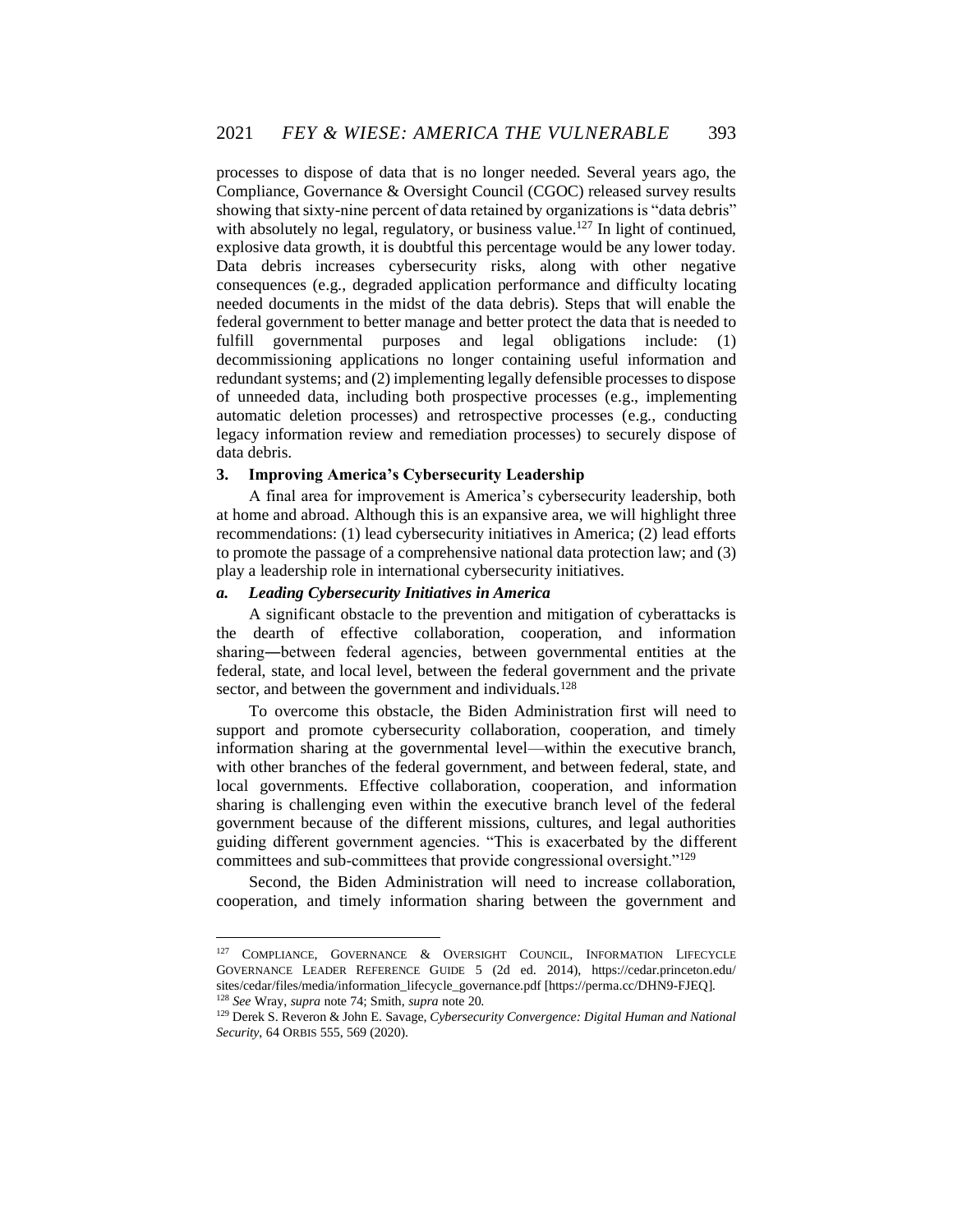private organizations. This is particularly important because our national security is so closely tied to our economic security, which is closely tied to the cybersecurity of private American organizations. This is also important because much of our country's technology infrastructure and critical infrastructure is owned and controlled by private corporations. As Microsoft President Brad Smith has asserted:

Unlike attacks from the past, cybersecurity threats also require a unique level of collaboration between the public and private sectors. Today's technology infrastructure, from data centers to fiberoptic cables, is most often owned and operated by private companies. These represent not only much of the infrastructure that needs to be secured but the surface area where new cyberattacks typically are first spotted. For this reason, effective cyber-defense requires not just a coalition of the world's democracies, but a coalition with leading tech companies.<sup>130</sup>

Because our government does not exclusively control the technology that supports it, the government cannot exclusively manage its cybersecurity risks.

The importance of public-private collaboration, cooperation, and information sharing cannot be overstated. As former Director of National Intelligence Dennis Blair testified before the Senate Armed Services Committee in March 2009, "'The growing connectivity between information systems, the Internet, and other infrastructures creates opportunities for attackers to disrupt telecommunications, electrical power, energy pipelines, refineries, financial networks, and other critical infrastructure.<sup>'"131</sup> Cyberattacks on our nation's critical infrastructure<sup>132</sup> have the potential to cripple our economy and society. In December 2019, the President's National Infrastructure Advisory Council (NIAC) issued a report that, in part, concluded: "U.S. companies find themselves on the front lines of a cyber war they are ill-equipped to win against nation-states intent on disrupting or destroying our critical infrastructure. Bold action is needed to prevent the dire consequences of a catastrophic cyberattack on energy, communication, and financial infrastructures."<sup>133</sup> The Biden Administration should prioritize collaboration, cooperation, and information sharing with private organizations in critical infrastructure sectors, with a particular focus on

<sup>130</sup> Smith, *supra* note 20.

<sup>131</sup> Reveron & Savage, *supra* note 129, at 563.

<sup>&</sup>lt;sup>132</sup> Critical infrastructure is a collection of sectors "whose assets, systems, and networks, whether physical or virtual, are considered so vital to the United States that their incapacitation or destruction would have a debilitating effect on security, national economic security, national public health or safety, or any combination thereof." *Critical Infrastructure Sectors*, CYBERSECURITY & INFRASTRUCTURE SEC. AGENCY, <https://www.cisa.gov/critical-infrastructure-sectors> [https://perma.cc/NW2T-GXAR]. There are 16 critical infrastructure sectors: chemical; commercial facilities; communications; critical manufacturing; dams; defense industrial base; emergency services; energy; financial services; food and agriculture; government facilities; healthcare and public health; information technology; nuclear materials, reactors, and waste; transportation systems; and water and wastewater systems. *Id.*

<sup>133</sup> NIAC Working Group, *supra* note 48, at 1.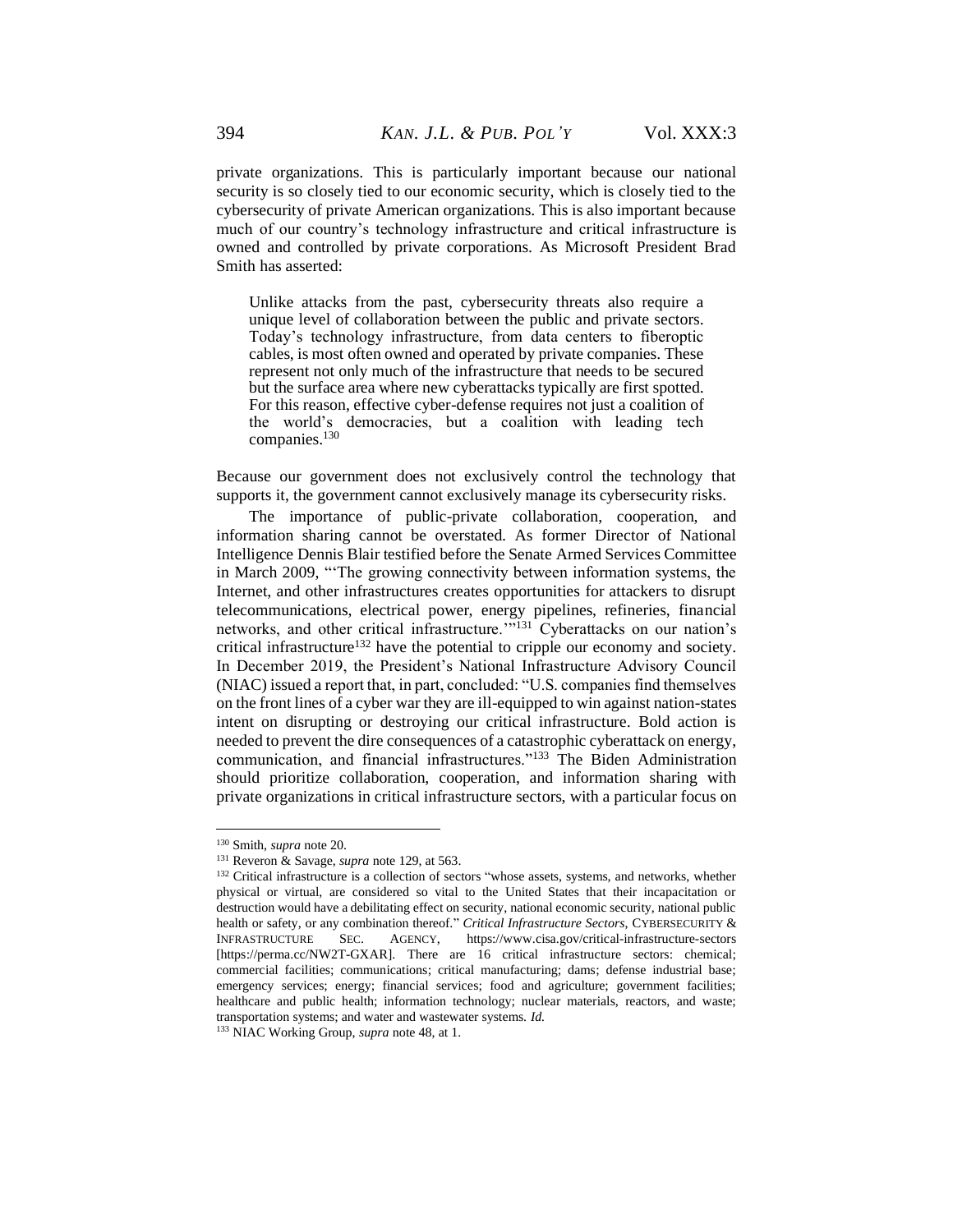assisting smaller entities lacking the resources required to fend off nation state cyberattacks.

Both the U.S. government and private sector organizations need each other's support in order to have any chance of adequately addressing the serious risks we face from nation state hacking. Prompt sharing of cyberthreat information by both the government and private organizations is absolutely critical, as are better collaboration and cooperation on both proactive and reactive fronts.

Third, the Biden Administration will need to educate individual Americans on cybersecurity and disinformation risks, as well as cybersecurity best practices. Nation state cyberattacks pose a risk to individual Americans whose personal data has been compromised through nation state hacking attacks (e.g., the "'huge pots of data'" on Americans stored in a Chinese data lake to be used for "'counterintelligence, recruiting new assets, anticorruption campaigns or future targeting of individuals or organizations""),<sup>134</sup> and to individual Americans who are targeted by disinformation campaigns designed to meet hostile nation states' interests (e.g., the creation of fake social media personas by Russian operatives used to post thousands of advertisements and messages designed to promote racial divisions in the United States).<sup>135</sup> A broad educational initiative, including required courses for American students and public service announcements for the broader public, could go a long way toward informing individuals of the risks of their own behavior in the cyber world. Such efforts could also help convey the gravity of the efforts of nation states and other bad actors to shape individuals' views through disinformation efforts on social media, and to steal and misuse individuals' personal data through nation state and nation state-sponsored cyberattacks. And as future disinformation campaigns and cyberattacks unfold, our government needs to act quickly to educate the broader public on such events and any actions individuals can take to mitigate their individual risk.

# *b. Leading Efforts to Promote the Passage of a Comprehensive National Data Protection Law*

In addition, the Biden Administration needs to play an active role in promoting the passage of a comprehensive federal law focused on personal data protection. As observers have noted, national privacy legislation is a "nationalsecurity imperative."<sup>136</sup> According to the Brookings Institution, two primary reasons driving the current view of U.S. officials that data privacy is a national security concern are: (1) the nature of emerging technologies, such as artificial intelligence; and (2) concerns about technology powers of hostile nation states.<sup>137</sup>

<sup>134</sup> Sanger, Perlroth, Thrush & Rappeport, *supra* note 65.

<sup>135</sup> William J. Aceves, *Virtual Hatred: How Russia Tried to Start a Race War in the United States*, 24 MICH. J. OF RACE & L. 177, 177 (2019).

<sup>136</sup> Robert D. Williams, *To Enhance Data Security, Federal Privacy Legislation is Just a Start*, BROOKINGS INST. (Dec. 1, 2020), https://www.brookings.edu/techstream/to-enhance-datasecurity-federal-privacy-legislation-is-just-a-start/ [https://perma.cc/D7TY-RF7P]. <sup>137</sup> *Id.*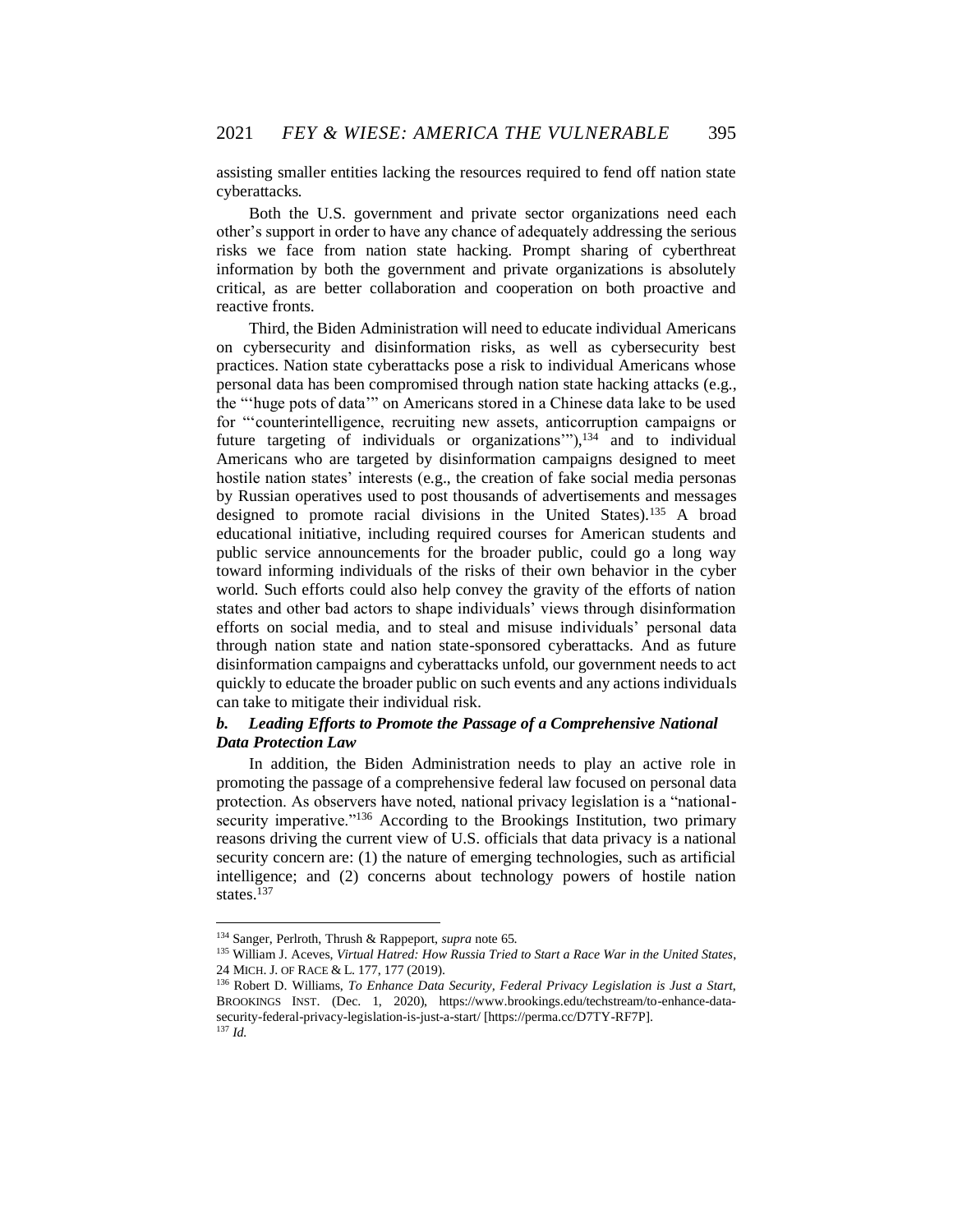The United States has an increasingly complex patchwork of local, state, and federal data protection and privacy laws and regulations. One way to better protect privacy and to secure sensitive information in the United States would be to pass a comprehensive national data protection law that preempts state laws that conflict or are inconsistent with the national law. A comprehensive national data protection law that preempts state law would provide organizations with one set of rules for collecting, using, transferring, and storing personal information that they could apply across the board. A comprehensive data protection law would have the benefits of reducing compliance costs; minimizing inefficiencies inherent in the current U.S. patchwork quilt framework; enhancing organizations' abilities to meet their obligations under other global, comprehensive data protection laws; and reducing the likelihood that foreign nations will seek to prohibit or limit cross-border data flows to the United States out of concerns that the United States does not have an adequate level of data protection.<sup>138</sup>

Bipartisan support is growing for a federal data protection law. In 2019 and 2020, the 116th Congress generated "at least 20 proposed privacy bills or drafts."<sup>139</sup> Some of the more prominent recent proposals for a comprehensive national data protection law include the Consumer Data Privacy and Security Act of 2020 (CDSA),<sup>140</sup> the Consumer Online Privacy Rights Act (COPRA),<sup>141</sup> and the Setting an American Framework to Ensure Data Access, Transparency, and Accountability Act (SAFE DATA Act).<sup>142</sup> Many data protection and privacy experts believe the likelihood of passage of a comprehensive federal data protection law is greater than at any time the past. As Future of Privacy Forum Senior Fellow Peter Swire asserted, "This new Congress has the best chance for comprehensive federal legislation that I've ever seen."<sup>143</sup>

In addition to promoting the passage of a broadly applicable national data protection law, the Biden Administration should consider promoting the passage of additional federal legislation governing Internet of Things (IoT) device security. One such law, the Internet of Things Cybersecurity Improvement Act of 2020―which will "require the federal government's use of IoT devices to conform to basic security requirements"<sup>144</sup>—was signed into law by President

<sup>138</sup> *Id.*

<sup>139</sup> Sara M. Watson, *Insider Intelligence Predicts that Congress Will Finally Pass a Federal Data Privacy Law in 2021*, BUS. INSIDER (Dec. 28, 2020), https://www.businessinsider.com/congressmay-finally-pass-federal-data-privacy-law-in-2021-2020-12 [https://perma.cc/LN5K-RG69].

<sup>140</sup> Consumer Data Privacy and Security Act of 2020, S. 3456, 116th Cong. (2020).

<sup>141</sup> Consumer Online Privacy Rights Act, S. 2968, 116th Cong. (2019).

<sup>&</sup>lt;sup>142</sup> Setting an American Framework to Ensure Data Access, Transparency, and Accountability Act, S. 4626, 116th Cong. (2020).

<sup>143</sup> Jennifer Bryant, *2021 'best chance' for US privacy legislation*, IAPP (Dec. 7, 2020), https://iapp.org/news/a/2021-best-chance-for-federal-privacy-legislation/ [https://perma.cc/64DT-MTW4].

<sup>144</sup> Dan Lohrmann, *Groundbreaking IoT Legislation Close to Becoming Law*, GOV'T TECH. (Dec. 5, 2020), https://www.govtech.com/blogs/lohrmann-on-cybersecurity/groundbreaking-iotlegislation-close-to-becoming-law.html [https://perma.cc/P7KK-Q6EP].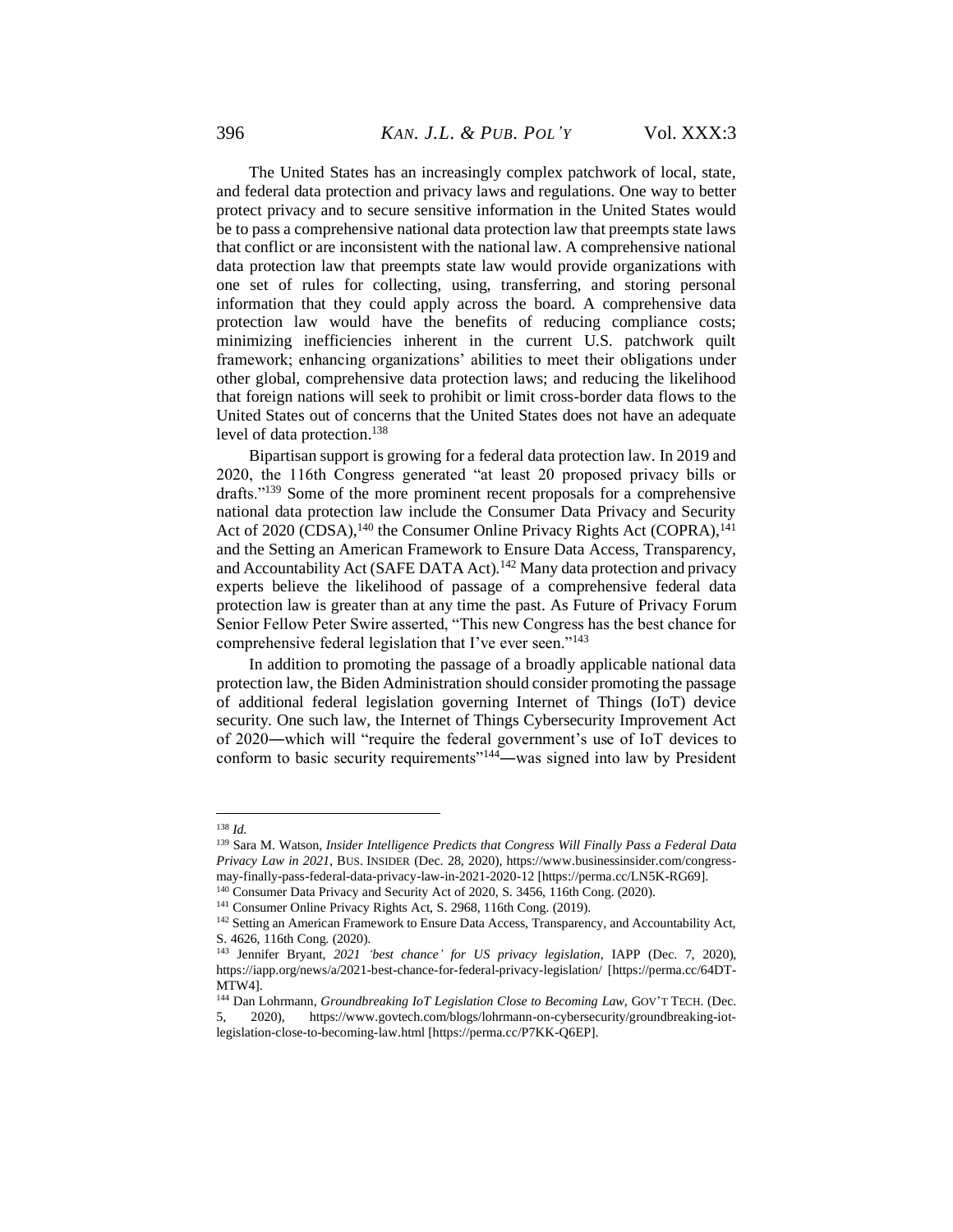Trump on December 4, 2020.<sup>145</sup> The new law orders NIST to develop and publish standards and guidelines for the federal government "on the appropriate use and management by agencies of Internet of Things devices owned or controlled by an agency and connected to information systems owned or controlled by an agency, including minimum information security requirements for managing cybersecurity risks associated with such devices."<sup>146</sup>

The Biden Administration should also consider promoting the passage of a broader law imposing specific cybersecurity obligations on all manufacturers of IoT devices sold in the United States. The Brookings Institution has proposed requiring IoT manufacturers "to certify the security of systems built into their products and to clarify cyber risks for consumers over the life cycle of their products."<sup>147</sup> Such an IoT law, combined with a broadly applicable, comprehensive data protection law, could significantly improve our nation's cybersecurity.

#### *c. Playing a Leadership Role in International Cybersecurity Initiatives*

Lastly, the Biden Administration should seek to be a cybersecurity leader on the international stage. It should work hard to improve our country's relationship with our current allies, to develop new allies, and to increase our collaboration, cooperation, and timely information sharing with our allies. As hostile nation states continue to launch cyberattacks against the United States and other world democracies, "it is more important than ever for democratic governments to work together―sharing information and best practices, and coordinating not just on cybersecurity protection but on defensive measures and responses."<sup>148</sup>

As the Solarium Commission noted, international law enforcement tools such as criminal indictments and international extraditions "contribute to layered cyber deterrence by signaling the difference between responsible and unacceptable behavior in cyberspace, thereby helping to reinforce norms."<sup>149</sup> Two additional law enforcement tools include Mutual Legal Assistance Treaties (MLATs) and Mutual Legal Assistance Agreements (MLAAs), which help enable the U.S. prosecution of cybercriminals.<sup>150</sup> The Commission recommends streamlining the MLAT/MLAA process and contends doing so would improve attribution and extradition of accused cybercriminals.<sup>151</sup> The Biden

<sup>145</sup> Internet of Things Cybersecurity Improvement Act of 2020, H.R. 1668, 116th Cong. (2020).

<sup>146</sup> Sara Friedman, *NIST: Ongoing Work to Establish IoT Security Guidance Will Help on Compliance with New Law*, INSIDE CYBERSECURITY (Jan. 11, 2021), https://insidecybersecurity.com/daily-news/nist-ongoing-work-establish-iot-security-guidancewill-help-compliance-new-law [https://perma.cc/UWP7-TQSZ] (explaining that "[t]he law requires NIST to submit its work to the Office of Management and Budget by early March [2021]. OMB will have 180 days to examine 'agency information and security policies and principles' across the federal government outside 'national security system[s]' and potentially issue 'policies

and principles' that align with NIST's work.").

<sup>147</sup> Williams, *supra* note 136.

<sup>148</sup> Smith, *supra* note 20.

<sup>149</sup> U.S. CYBERSPACE SOLARIUM COMM'N, *supra* note 101, at 51–52.

<sup>150</sup> *Id.* at 52.

<sup>151</sup> *Id.*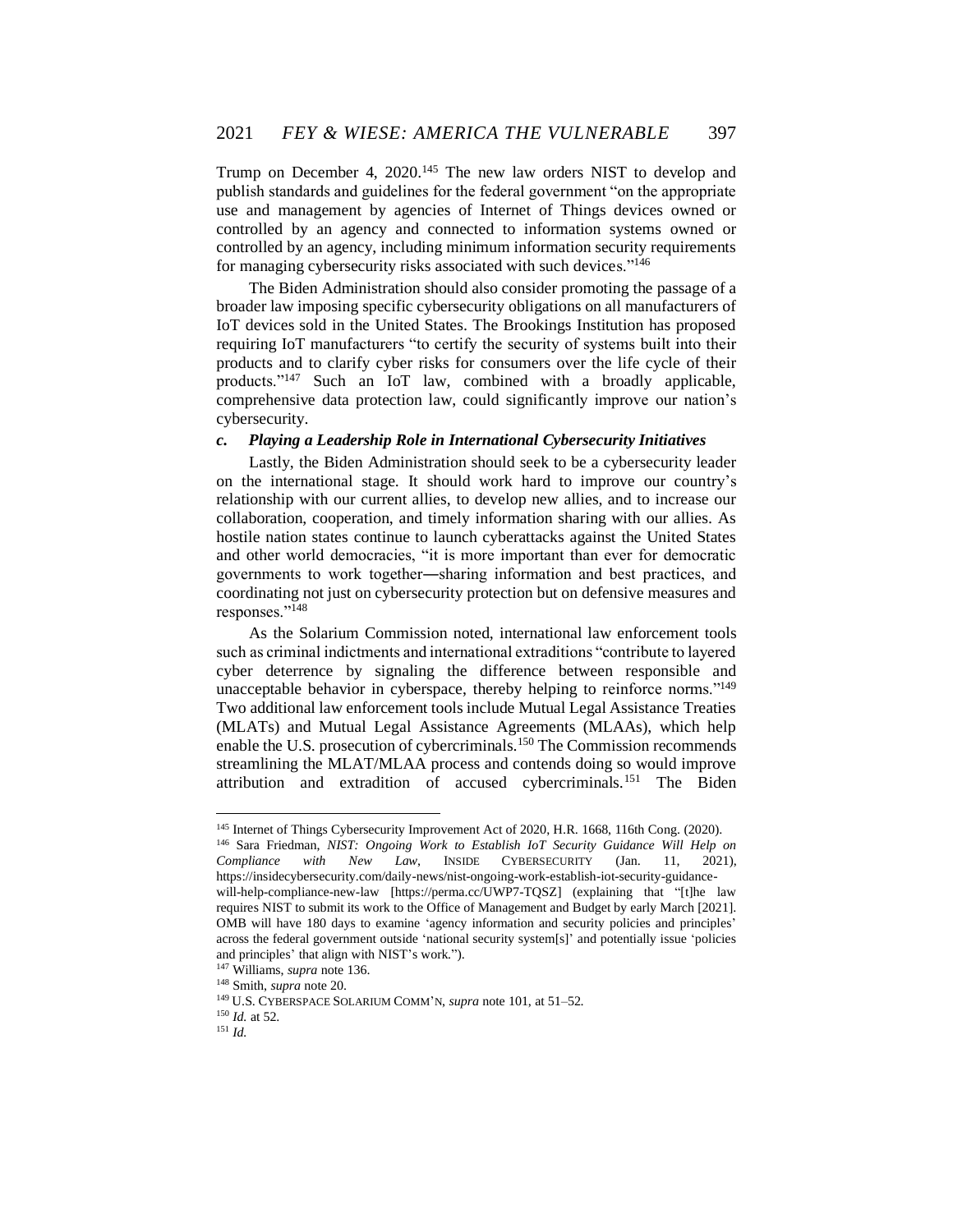Administration should consider this specific recommendation and should also promote and encourage other efforts to strengthen international law enforcement tools.

In addition, the Biden Administration should consider working with its allies to expand and update the Budapest Convention on Cybercrime to provide a more consistent approach to international norms in cyberspace and more predictable consequences for nation state hacking. The Convention on Cybercrime of the Council of Europe (more commonly known as the Budapest Convention) opened for signatures in 2001 and is the only legally binding international treaty on cybercrime.<sup>152</sup> The Budapest Convention "sets common standards on investigations and facilitates criminal justice cooperation in cybercrime cases for its 65 member countries."<sup>153</sup> It has "been ratified by many non-Council of Europe members, including by the United States" in 2006.<sup>154</sup> This treaty is important because it provides "a guidepost for nations to create and harmonize their own comprehensive national legislation on cybercrime. If done adequately, this helps ensure the legal framework is in place to allow for US cooperation with these countries in cybercrime cases."<sup>155</sup> Notably, the Budapest Convention "is not a static treaty and can be updated to meet evolving needs, as is currently being done for a new protocol dealing with electronic evidence."156

The Biden Administration also should participate in other global efforts to set clearer boundaries in terms of what is and is not acceptable nation state behavior in cyberspace. As CSIS's James Lewis asserted, "Norms help set behavioral standards . . . . You have to say here are norms that everyone has agreed to, and your behavior deviated from those norms, and so that justifies some kind of punitive action, whether it's public censure or sanctions or something else."<sup>157</sup>

# **V. CONCLUSION**

Nation state cyberattacks will continue—against our government and against private organizations. We are a vulnerable nation because of our heavy reliance on technology in day-to-day living and in the operation of our critical infrastructure, and because of the ever-expanding attack surface as IoT devices continue to proliferate.

Still, there are reasons to be hopeful. For one thing, President Biden clearly understands the nation state cyberattack risk and the importance of improving our nation's cybersecurity, as do leaders of corporate giants, like Microsoft, who

<sup>152</sup> Allison Peters & Anisha Hindocha, *US Global Cybercrime Cooperation: A Brief Explainer*, THIRD WAY (June 26, 2020), https://www.thirdway.org/memo/us-global-cybercrime-cooperationa-brief-explainer [https://perma.cc/9JRV-BFUH].

<sup>153</sup> *Id.*

<sup>154</sup> *Id.*

<sup>155</sup> *Id.* <sup>156</sup> *Id.*

<sup>157</sup> Lemos, *supra* note 97.